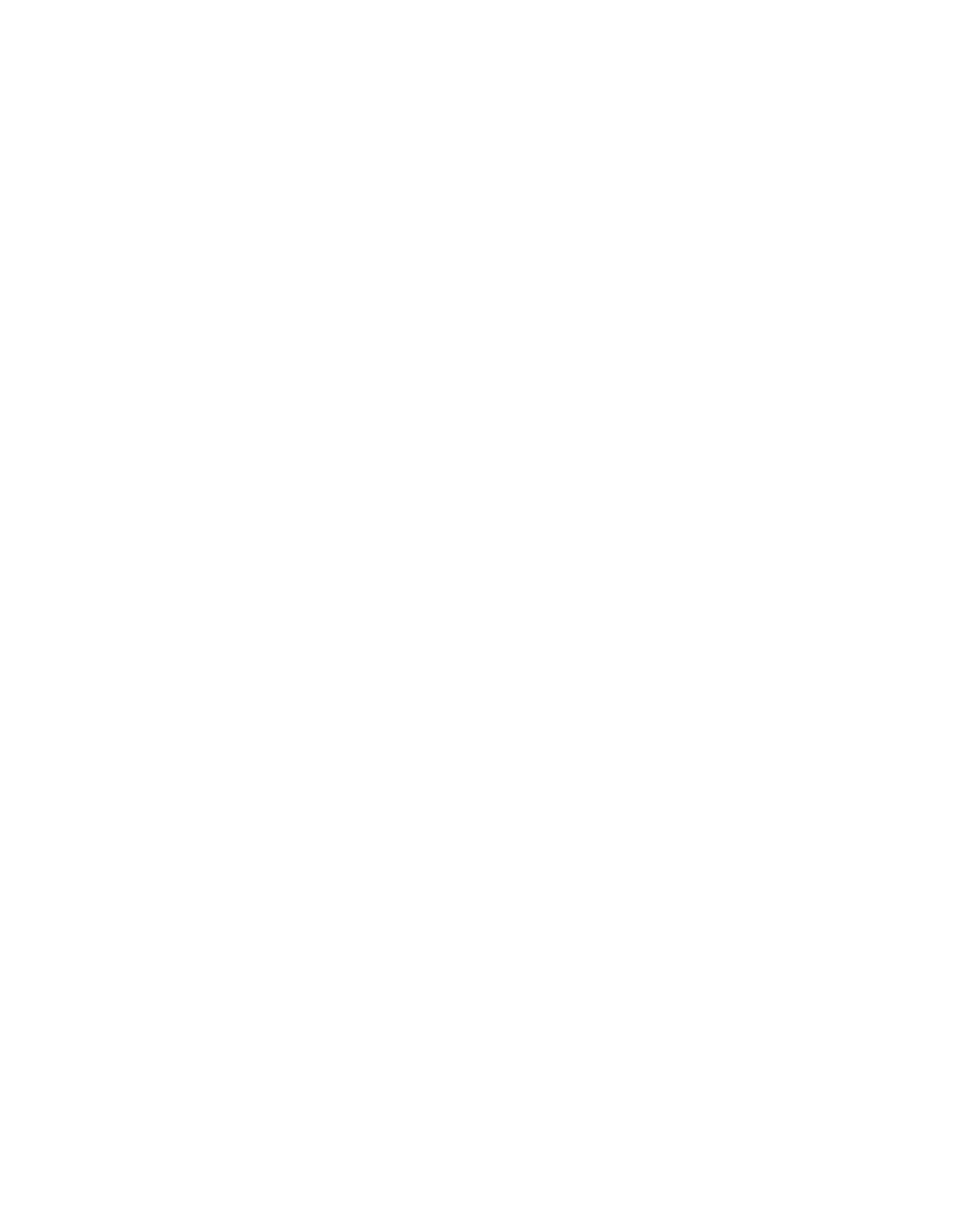### **Table of Contents**

| $\mathbf{1}$     |  |
|------------------|--|
| $\boldsymbol{2}$ |  |
| 3                |  |
| 4                |  |
| 5                |  |
| 6                |  |
| 7                |  |
| 8                |  |
| 9                |  |
| <b>10</b>        |  |
| 11               |  |
| 12               |  |
| 13               |  |
| 14               |  |
| 15               |  |
| 16               |  |
|                  |  |
| $\mathbf{1}$     |  |
| $\boldsymbol{2}$ |  |
| 3                |  |
| 4                |  |
| 5                |  |
| 6                |  |
| $\overline{7}$   |  |
| 8                |  |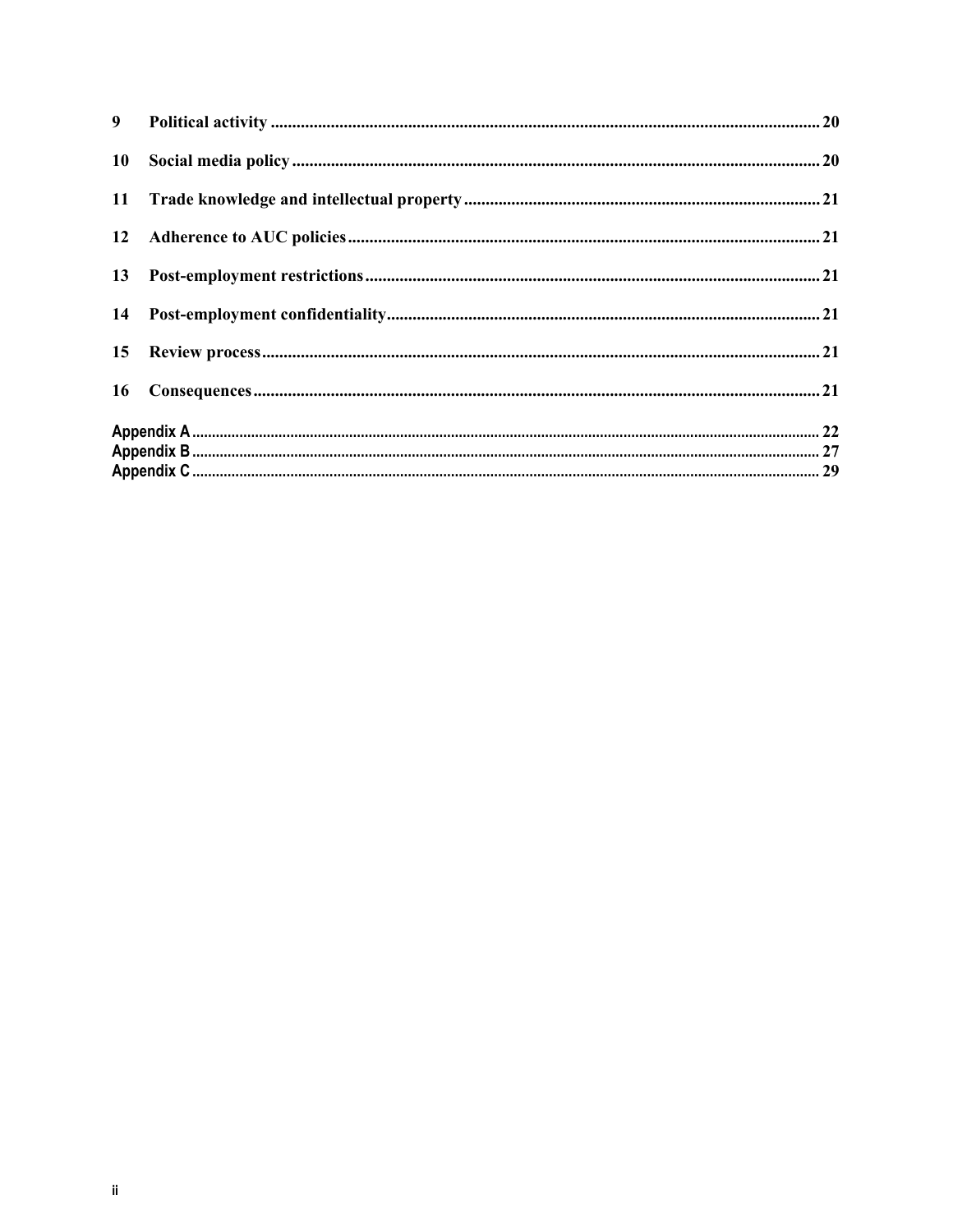#### **1 Introduction**

This Code of Conduct and Ethics will be published upon approval by the ethics commissioner no later than April 30, 2019, and comes into effect 60 days after approval.

#### Section 23.922(2)(g) *Conflicts of Interest Act*

The public and interveners who appear before the Alberta Utilities Commission (AUC) and the utility sector under the jurisdiction of the AUC have a right to fairness, impartiality and integrity from the AUC. The AUC has an obligation to ensure that there is no actual or perceived conflict between the private interests of AUC Commission members and employees and their statutory responsibility to carry out the duties imposed on the Commission under the utility statutes in a fair and impartial manner.

At the same time, Commission members and employees should be treated fairly under the *Code of Conduct and Ethics* and all restrictions should be essential for establishing and maintaining confidence in the AUC as a fair, impartial regulator.

All questions, comments or concerns about the *Code of Conduct and Ethics* should be directed to the AUC's ethics committee members.

For descriptions and examples of what the *Code of Conduct and Ethics* means in hypothetical situations, please refer to Part 2: Guide to AUC Code.

#### **2 Definitions**

For purposes of the *Code of Conduct and Ethics*, unless the context otherwise requires:

**AUC** means the Alberta Utilities Commission.

**Code of Conduct and Ethics** means this document, the Alberta Utilities Commission Code of Conduct and Ethics.

**Commission member** means a person appointed to the Commission pursuant to an order-in-council, and includes the chair.

- a) "chair" means a person appointed as the head of the Commission pursuant to an order-in-council under Section 3(1) of the Alberta Utilities Commission Act.
- b) "chief executive" means the employee who is the highest ranking executive of the AUC who has primary responsibility for overseeing the day-to-day operations of the public agency and who is appointed under Section 7(1) of the *Alberta Utilities Commission Act*.

**A person directly associated** with a Commission member or employee means:

- A spouse or adult interdependent partner.
- A public for-profit corporation for which the Commission member or employee acts as a director or senior officer or a private corporation if the Commission member or employee owns or has a beneficial interest in the shares of the corporation, or,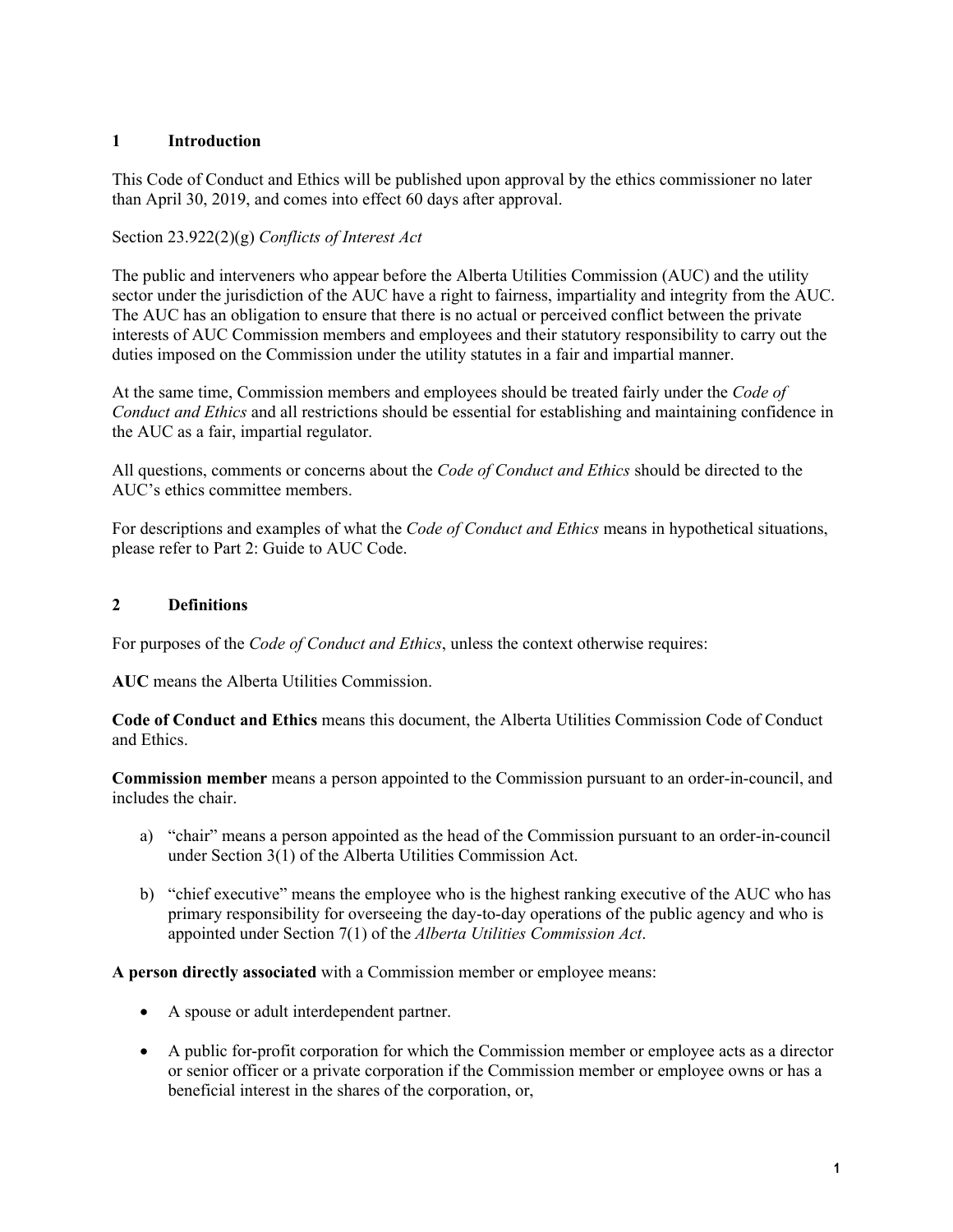A partnership of which the Commission member or employee is a partner or otherwise has an interest in.

**Employee** includes any individual employed by the AUC but does not include Commission members.

**Ethics commissioner** means the officer of the Alberta legislature appointed by the lieutenant-governor in Council on the recommendation of the Legislative Assembly, under Section 33 of the *Conflicts of Interest Act*.

**AUC ethics committee** shall consist of the individuals occupying the following positions or designates. Currently, the members are:

- Chief executive: Bob Heggie
- General counsel: JP Mousseau
- Director, Human Resources: Sarah Akhtar
- Commission member: Vera Slawinski
- Executive director: Fino Tiberi

**Minor child** refers to a child under the age of majority (18 years old) or a child over 18 years of age but who is incapacitated or otherwise unable to control his or her own financial affairs.

The **private interest** of an employee does not include an interest in a matter that is of general application, that affects a person as one of a broad class of the public, that affects the remuneration and benefits of an employee, or that is trivial or an interest of an individual relating to publicly traded securities held in that individual's blind trust or in an investment arrangement.

**Spouse** includes one of two people who are living together on a bona fide domestic basis. The term does not include a spouse who is living apart from a Commission member or an employee if they have separated pursuant to a written separation agreement or if their support obligations and family property have been dealt with by a court order.

#### **3 Application**

#### **General**

The *Code of Conduct and Ethics* applies to the chair, all other Commission members, the chief executive, and all other employees.

#### Section 23.9222(1) *Conflicts of Interest Act*.

Certain provisions of the *Code of Conduct and Ethics* apply only to the chair and chief executive who are senior officials under section 23.921(3) of the *Conflicts of Interest Act* and designated senior officials under section 2(d) of *Alberta Regulation 42/2018*, *Conflicts of Interest Act*, Part 4.3 Designation Order.

The chair of the AUC or designate has the authority in exceptional circumstances to exempt a Commission member or an employee from application of all or parts of the *Code of Conduct and Ethics*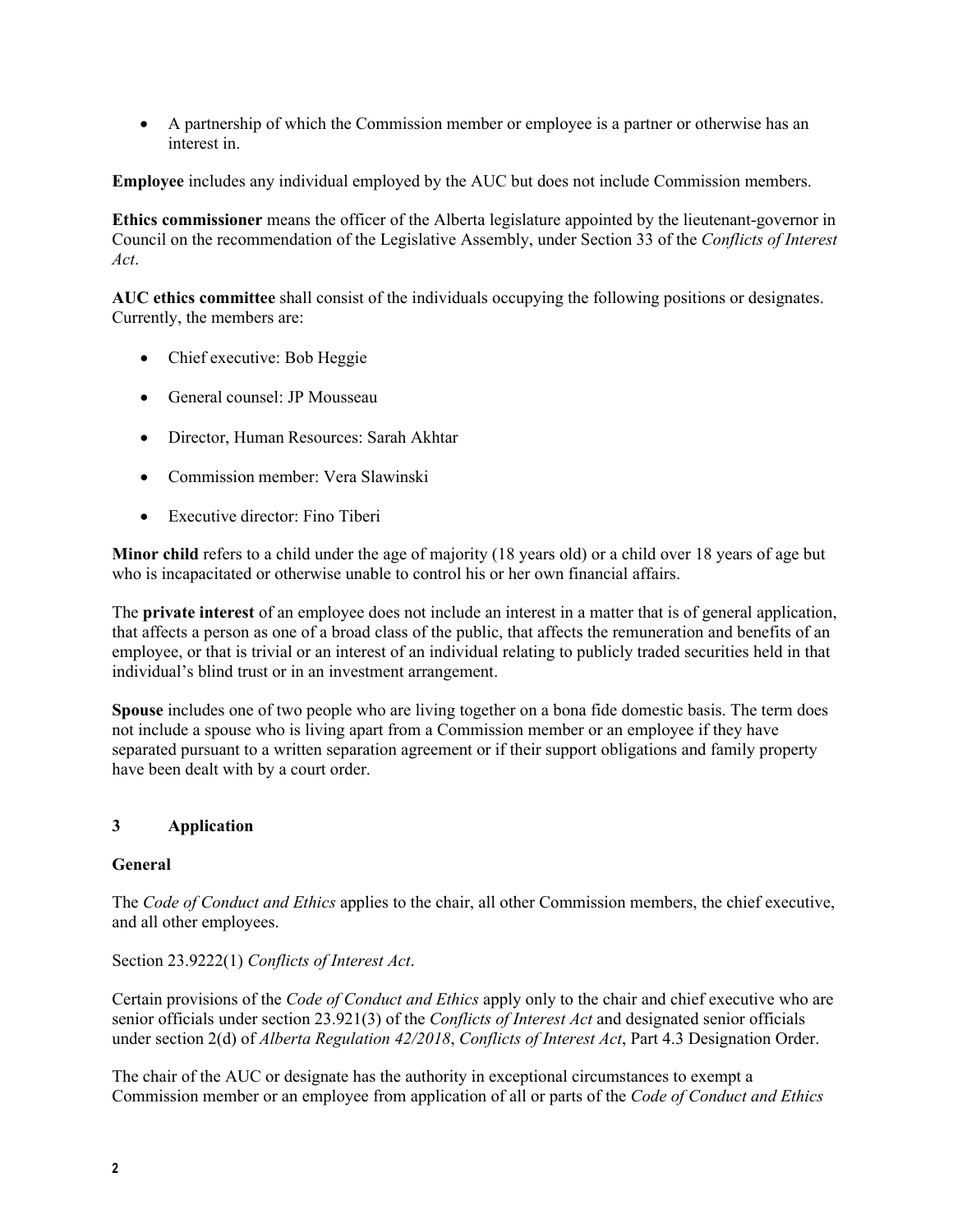except from the mandatory requirements of the *Conflicts of Interest Act* applicable to employees, Commission members, the chair and chief executive.

Conflicts between Commission members and employees' private interests and the execution of their statutory responsibilities, not specifically addressed in the *Code of Conduct and Ethics*, will be considered according to the principles and intent of the *Code of Conduct and Ethics*.

### **4 Administration of the Code of Conduct and Ethics**

#### $4.1$ **AUC chair's responsibility**

The chair of the AUC will appoint an ethics committee to administer the *Code of Conduct and Ethics*, one of whom shall be designated as the committee chair. Commission members and executive directors shall be appointed to rotating three-year terms on the committee or longer if the chair of the AUC directs.

#### $4.2$ **Committee responsibility**

The committee is responsible for ensuring the *Code of Conduct and Ethics* is maintained and administered in a fair and consistent manner. The Committee will provide the chair of the Commission with an annual update on compliance with the *Code of Conduct and Ethics*.

The committee shall review the disclosures of the Commission members and the employees but not the chair and chief executive. The committee chair shall review the disclosures of the committee members.

The chair of the AUC and the chief executive must annually file their disclosure statement and that of persons directly associated with them with the ethics commissioner in the form and manner determined by the ethics commissioner.

Sections 23.931 and 23.932 of the *Conflicts of Interest Act*.

The committee:

- Administers the *Code of Conduct and Ethics* for the AUC and issues instructions as necessary for implementation of the *Code of Conduct and Ethics*.
- May issue supplementary instructions that modify but do not detract from matters dealt with in this *Code of Conduct and Ethics*, provided that the supplemental instructions are not more permissive than the *Code of Conduct and Ethics*.
- Promotes the *Code of Conduct and Ethics* and any supplemental provisions of the *Code of Conduct and Ethics* on a regular basis to ensure that Commission members and employees are aware of their obligations.

#### **5 Responsibilities**

#### $5.1$ **Impartiality**

Commission members and employees must carry out their duties with impartiality at all times.

Section 23.922(2)(a) *Conflicts of Interest Act*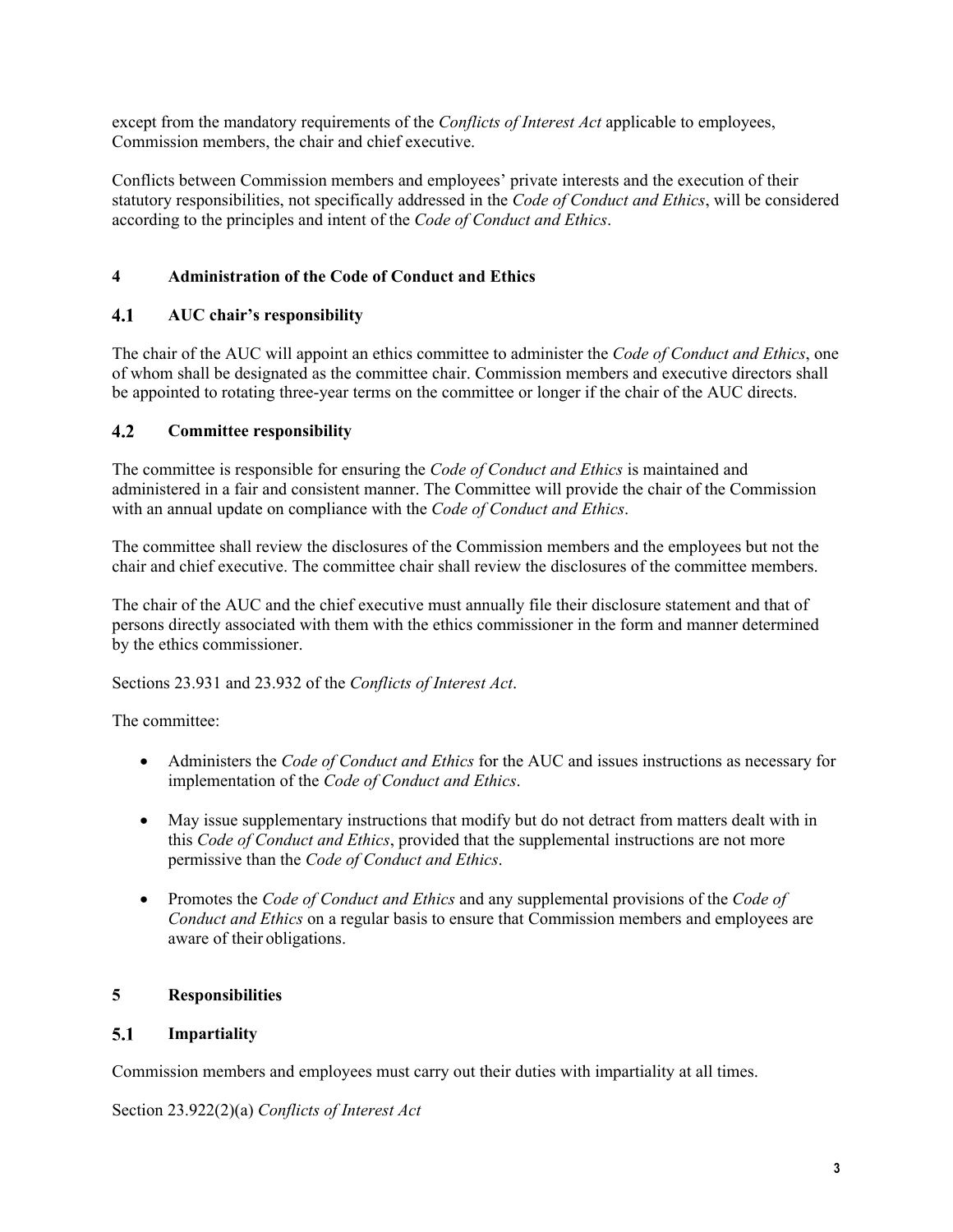#### $5.2$ **Disclosure**

Commission members and employees must disclose to the committee, or their direct leader, director or executive director any situation in which their involvement is a real or perceived conflict of interest.

Any subsequent use and disclosure of information provided to the AUC pursuant to this section will be subject to the provisions of the *Freedom of Information and Privacy Act.* 

#### $5.3$ **Furthering private interests**

Commission members and employees are in a conflict of interest and in violation of the *Code of Conduct and Ethics* if they:

- Take part or are perceived to take part in a decision in the course of carrying out their duties that is in their self-interest or that they knew or should have known might further a private interest of theirs, their spouse, a person directly associated with them or their minor or adult children.
- Use or are perceived to use their office or power to influence or seek to influence a decision to be made by or on behalf of the Commission to further a private interest of theirs, their spouse, a person directly associated with them, their minor or adult children or to improperly further any other person's private interest.
- Use or communicate information or are perceived to use or communicate information not available to the general public that was acquired in the course of carrying out their duties to further a private interest of theirs, their spouse, a person directly associated with them or their minor or adult children.

Section 23.922(2)(b) *Conflicts of Interest Act* 

This provision comes into effect for the chair and the chief executive immediately.

#### **Reporting violation of the Code of Conduct and Ethics**   $5.4$

Commission members and employees must disclose all real or perceived conflicts of interest between their AUC related duties and their private interests and/or relationships as well as report situations of real or perceived conflicts of interest of other Commission members or employees. These situations must be reported to the committee so that steps are taken to address the matter.

No action shall be taken against an individual for reporting such a situation unless the report is made maliciously or without reasonable grounds. Whenever possible, the name of the person reporting such information will be kept confidential and no documentation regarding the reporting will be placed on the person's human resources (HR) file.

Section 23.922(2)(c) *Conflicts of Interest Act* 

#### $5.5$ **Investigating potential conflicts of interest**

Once a potential breach has been reported to the committee, the committee will review the circumstances and details of the potential breach on a confidential basis to the extent possible. The Commission member or employee will be notified of the review and provided an opportunity to fully respond to the potential breach of the *Code of Conduct and Ethics*.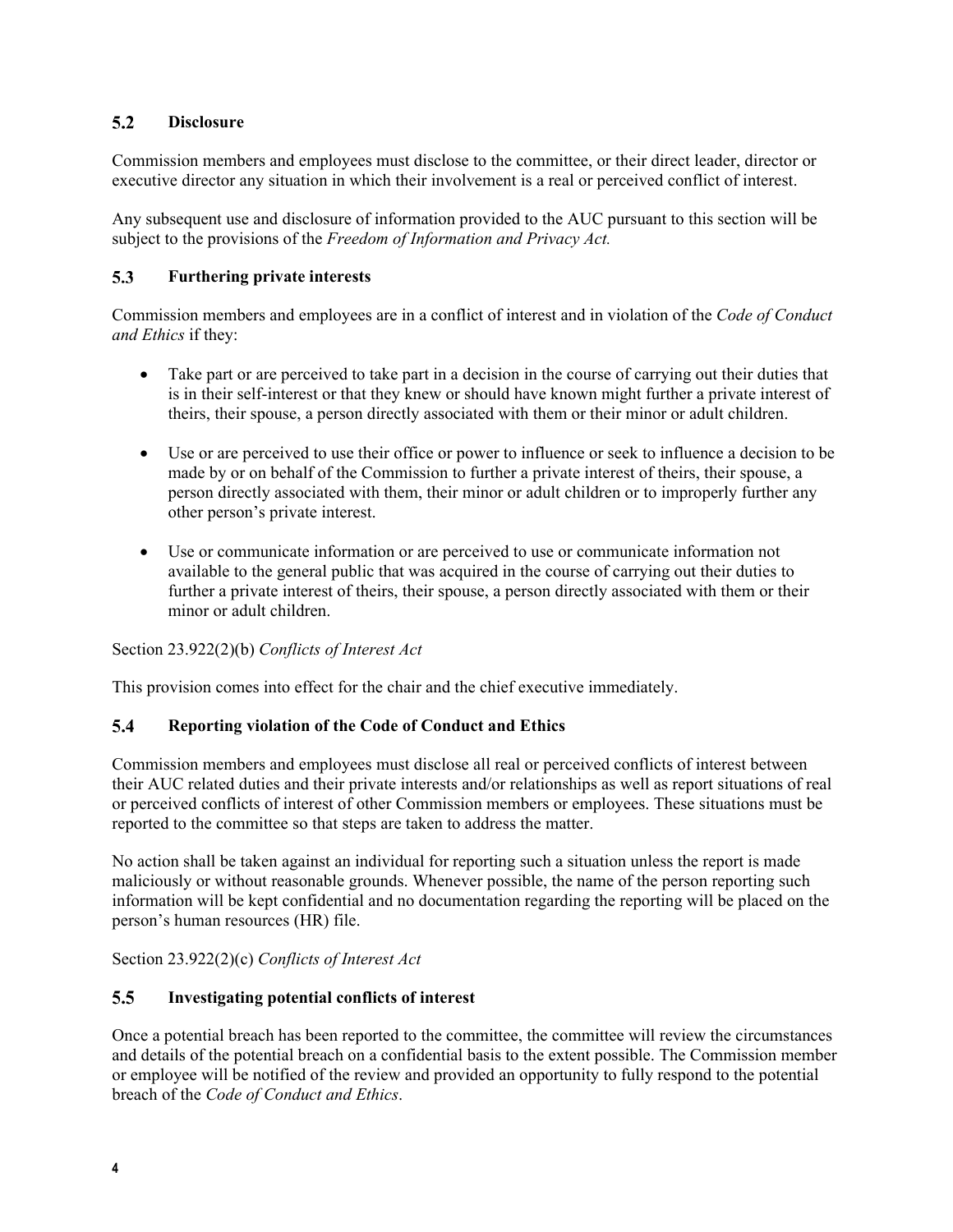The committee will then complete its review, determine whether the *Code of Conduct and Ethics* has or will be breached and issue its decision with reasons to the Commission member or employee. If the committee determines that a conflict exists, it may:

- Provide directions on how to avoid the conflict, which may include the divestiture of financial assets, removal of an employee from the application, hearing or situation giving rise to the conflict of interest or a recommendation to the Commission chair to remove the Commission member from the application or hearing.
- Recommend to the chief executive and the relevant executive director that an employee undergo disciplinary action consistent with the severity of the breach of the *Code of Conduct and Ethics*, which may include the termination of employment.
- Recommend to the Commission chair that the Lieutenant-Governor in Council be asked to rescind the Commission member's appointment and terminate the Commission member's employment contract with the Crown for cause.

All copies of written complaints, findings, warnings, reprimands or notices of disciplinary action regarding a breach of the *Code of Conduct and Ethics* will be added to the individual's HR file.

### Section 23.922(2)(f) *Conflicts of Interest Act*

Commission members and employees may exercise regulatory or other discretionary authority over others. If the nature of the relationship between Commission members or employees and those other persons is or will be perceived as undermining the impartiality of the Commission, then Commission members or employees must cease acting in those situations and immediately advise their direct leader or the committee. In emergency situations, Commission members and employees must act impartially and notify their direct leader or the committee immediately after exercising their authority.

In due course, the committee must be notified of all such conflicts and make a decision that resolves the conflict. Commission members and employees may then only exercise the authority in question in compliance with the committee's directions.

#### **6 Concurrent employment and volunteer activities**

Commission members and employees may participate in voluntary activities and/or take concurrent employment, including self-employment, unless the terms of employment with the Commission or the terms of employment with the Crown, prohibit such employment. Concurrent employment or voluntary activities are not permitted if such pursuits:

- Cause an actual or perceived conflict of interest.
- Are performed in such a way as to appear to be an official act, or to represent an AUC opinion or policy.
- Interfere through telephone calls or emails or in other ways, with regular duties.
- Involve the use of AUC premises and equipment except as stated under the IT Acceptable Use Policy.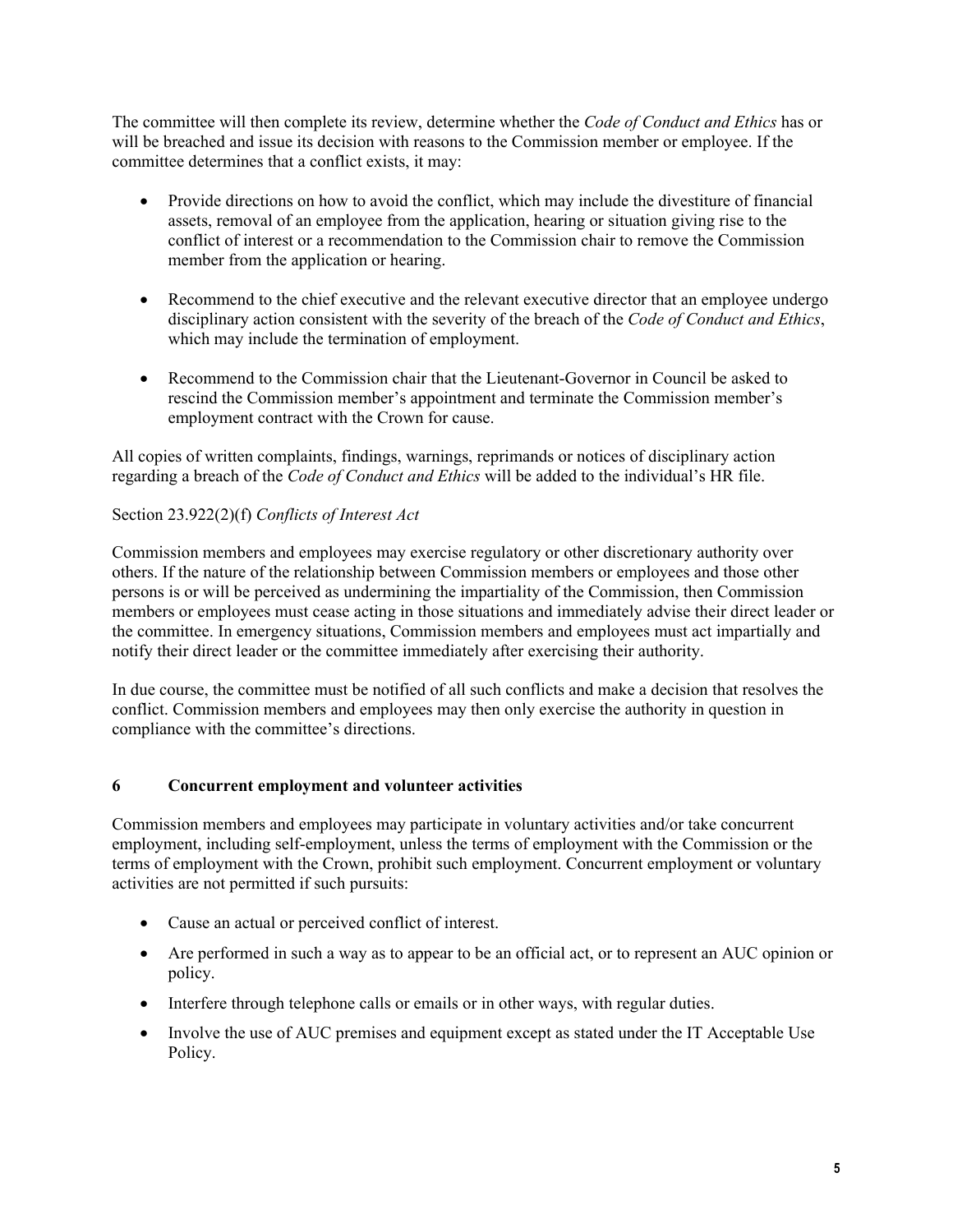Prior to accepting any concurrent employment or participating in a voluntary activity, employees must notify the committee or their direct leader, in writing about the nature of such concurrent employment or volunteer activity. Direct leaders must then notify the committee immediately. The committee shall then review the concurrent employment or activity for potential or existing conflicts of interest. If the committee finds that no conflict exists or could arise, it may approve the concurrent employment or activity in writing. If the committee finds that a conflict exists or could arise, it may in writing either deny the concurrent employment or voluntary activity, or impose terms or conditions on acceptance to manage the potential or existing conflicts.

Commission members shall instead notify the Commission chair in writing. The chair will then review the concurrent employment or voluntary activity, and provide a response in writing.

Commission members and employees must not accept additional compensation for duties that they perform in the course of their Commission duties. Commission members and employees must not allow the performance of their official duties to be influenced by offers of future employment or the anticipation of offers of employment nor may they use their position or AUC premises or equipment to solicit services as a private consultant.

Notwithstanding the above, the chair and the chief executive must not be involved in any appointment, business, undertaking or employment (including self-employment) other than the appointment, business, undertaking or employment that is subject to the *Conflicts of Interest Act*, unless they received written approval from the ethics commissioner to do so and comply with any conditions that the ethics commissioner has included in the approval.

Section 23.926 of the *Conflicts of Interest Act*

This provision comes into effect immediately for the chair and on December 15, 2019, for the current chief executive.

Commission members and employees considering a new offer of appointment or employment must be aware of and manage any potential conflicts of interest between their current position and future circumstances, and must remove themselves from any decisions affecting their appointment or employment.

Section 23.922(2)(e) *Conflicts of Interest Act* 

#### **7 Investments**

#### $7.1$ **Prohibitions respecting assets/interests**

The chair and the chief executive shall not own or have a beneficial interest in publicly traded securities unless:

- The ethics commissioner has approved the ownership or beneficial interest in a blind trust or other investment arrangement.
- The ethics commissioner is of the opinion the publicly traded securities are securities of a corporation the interests of which are not likely to be affected by decisions of the Commission or within the scope of advice, advocacy, activity or influence of the Commission.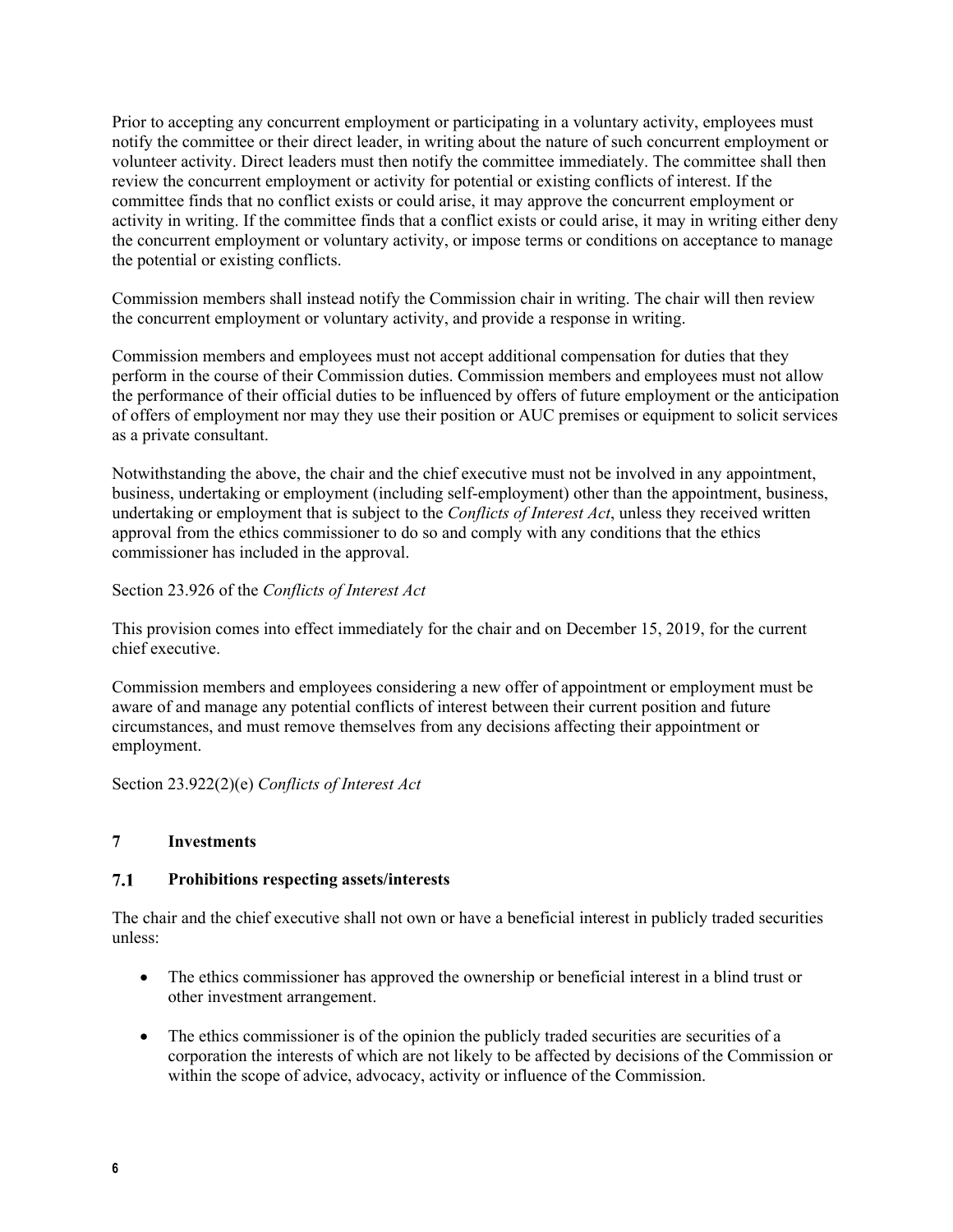• The Ethics Commissioner is of the opinion that the chair or the chief executive will sustain a financial loss if the publicly traded securities are disposed of and the public interest does not require disposition of the publicly traded securities.

Section 23.93 *Conflicts of Interest Act* 

This provision comes into effect for the chair immediately and comes into effect for the current chief executive on April 4, 2020.

#### **7.1.1 Companies and businesses listed in Appendix B**

Commission members, other than the chair and employees other than the chief executive, their spouses, and their minor children must not have any direct or indirect monetary or financial interest in any of the companies listed in Appendix B or added to Appendix B from time to time.

These prohibitions apply to Commission members and employees, their spouses, and/or their minor children's investments, including directly owned stocks and securities. An exception may apply if a spouse holds financial assets or interests as part of his or her employment compensation package. However, details of the compensation package must be disclosed to the committee by completing Section 3: Disclosure of Prohibited Financial Interests of the Employee Certification and Financial Disclosure Summary Form (see Appendix A).

Commission members and employees must ensure that they, their spouse, and their minor children have divested directly owned prohibited stocks, securities and other financial interests as set out in Appendix B:

- At a time directed by the Committee.
- And in any event no later than two years from the date of the Committee's decision that holding the financial interest is in breach of the *Code of Conduct and Ethics*.

During the divestiture period, Commission members and employees must not deal with any matters that pertain to businesses in which they may have a prohibited direct or indirect financial interest.

If employees terminate employment and then return to the AUC to resume employment within one year of departure, they will be normally required to divest any non-exempt assets within 60 days from the date of the resumption of employment.

#### **7.1.2 Annual disclosure**

Except for the chair and chief executive, Commission members and employees are required to complete the *Certification and Financial Disclosure Summary Form* (see Appendix A) annually. The committee will review their declared assets and interests and determine whether a conflict exists and what action, if any, should be taken.

As set out by sections 23.931 and 23.932 of the *Conflict of Interest Act*, at a time specified by the Ethics Commissioner, and in a manner and form specified by the ethics commissioner, the chief executive and chair must provide to the ethics commissioner an annual and full financial disclosure of the chief executive and chair's assets, liabilities, investments, holdings and other interests.

At a time specified by the ethics commissioner, and in a manner and form specified by the ethics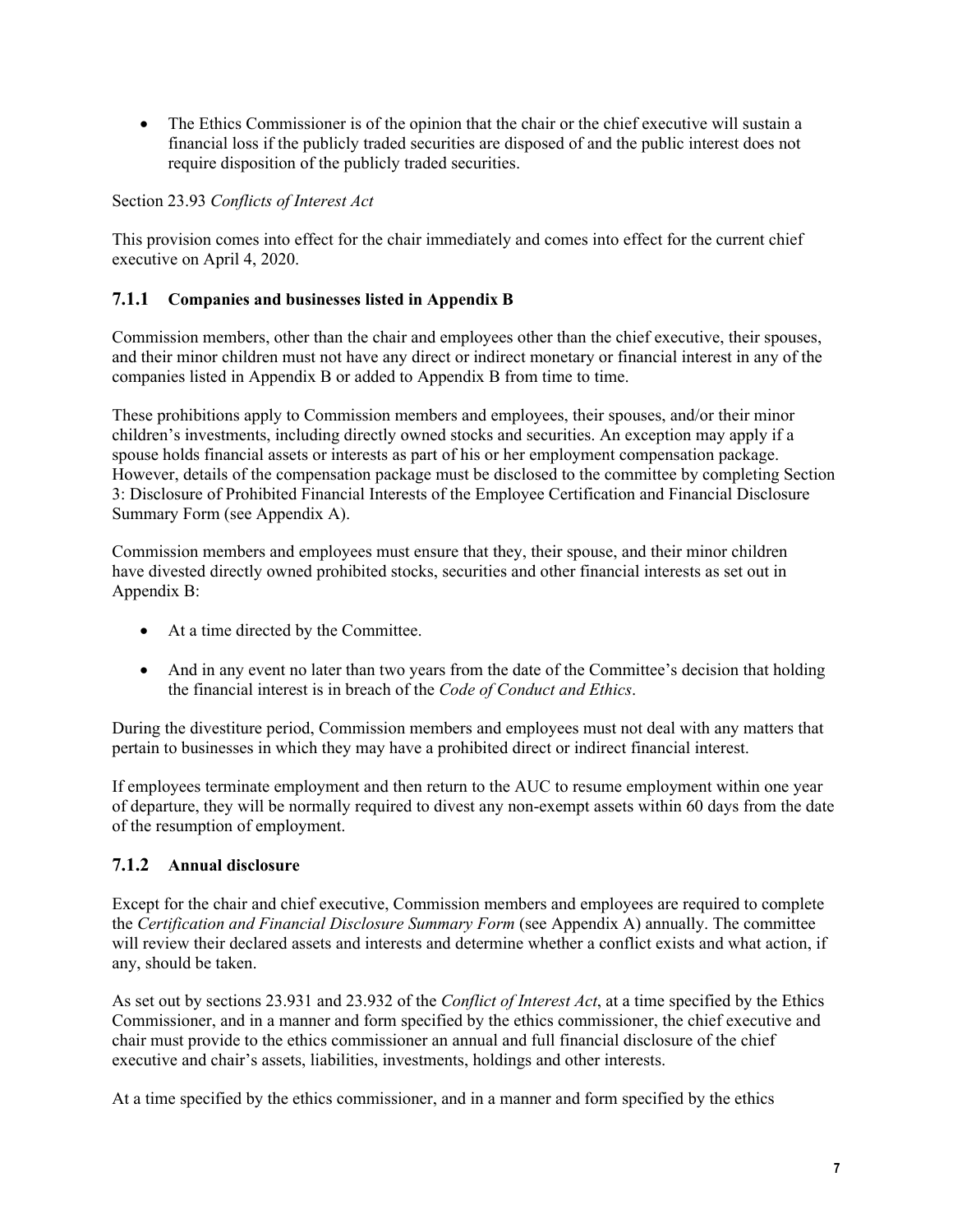commissioner, the chief executive and chair must also provide to the ethics commissioner a return of the assets, liabilities, investments, holdings and other interests of the chief executive and chair's direct associates: spouses, adult interdependent partners, minor children, and any corporation or partnership that the chief executive and chair, his/her spouse, or his/her adult interdependent partner controls.

Within 60 days of the *Code of Conduct and Ethics* coming into force, the chief executive and chair must provide a direct associate return to the ethics commissioner.

The chief executive and chair must file an updated disclosure or return within 30 days of any material changes to a previous return or disclosure, and within 30 days if no longer designated as a designated senior official.

Sections 23.931 and 23.932 *Conflicts of Interest Act*.

This provision comes into effect for the chair and chief executive immediately.

#### **7.1.3 Coming into compliance**

Commission members and employees must come into compliance with the *Code of Conduct and Ethics* by divesting prohibited assets within the time period established by the Committee or action (ranging from removal or transfer of job duty to termination of employment contract, if necessary) may be required. A copy of the disclosure form and decision will be retained by the Commission member or employee and a copy will be retained by Human Resources. In very limited circumstances, the use of a blind trust may be considered in order to transition into compliance with the *Code of Conduct and Ethics*. The financial cost of the creation and maintenance of the blind trust will be incurred personally by Commission members and employees.

If Commission members or employees are uncertain as to whether their existing financial interests or future acquisitions constitute a conflict of interest, they must ask the Committee for clarification. The list of companies and businesses in Appendix B will assist Commission members and employees in deciding whether they may invest in any particular company.

However, the list is not exhaustive as listed companies may have affiliate or subsidiary companies in which Commission members and employees may be prohibited from investing or holding any financial interests.

#### **7.1.4 Companies and businesses not listed in Appendix B**

In addition to these prohibitions, if Commission members or employees have real or perceived conflicts of interest between their duties at the AUC and their personal interests and/or relationships, they have a responsibility to avoid conflict and/or remove themselves from the conflict. For example, Commission members and employees are permitted to invest in a company that is not listed in Appendix B.

However, if that company is subject to some form of regulatory oversight by the Commission (perhaps, as an example, it is a market participant in the power pool which is objecting to a proposed Alberta Electric System Operator rule before the Commission), Commission members and employees must declare their financial interest to the Committee or if employees to their leader or director if they have been assigned to that proceeding. The Committee must then be advised and it will determine what action to take. In most cases, Commission members and employees will be reassigned from the proceeding so that they have no further involvement with the application and they will be allowed to keep their investment. If they cannot be reassigned, they may have to divest the investment.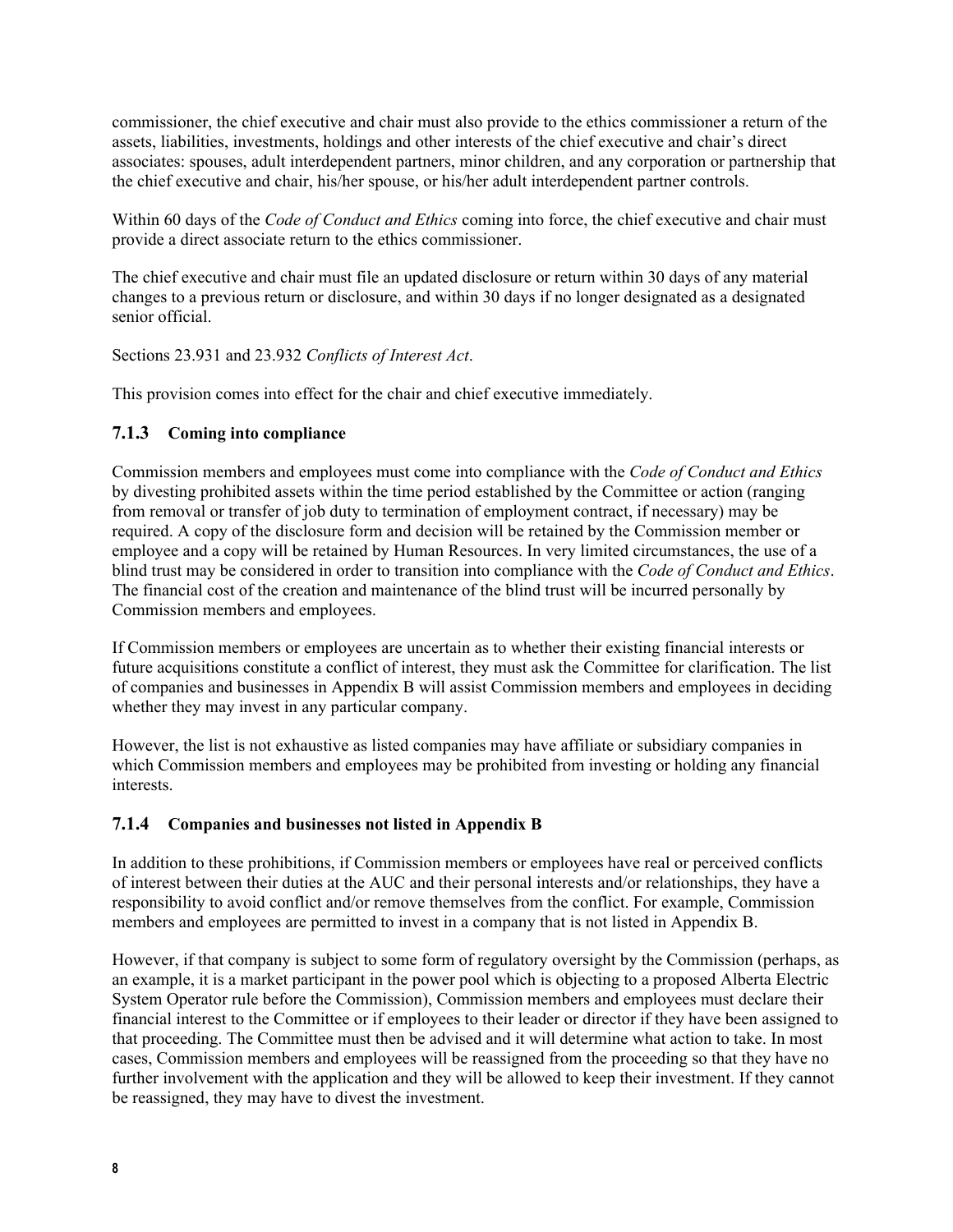If Commission members or employees have any questions about investments or financial interests in this section of the *Code of Conduct and Ethics*, they should contact Darrin Low of the committee at 403-592- 4375.

#### $7.2$ **Exempt assets/interests**

The following types of assets/interests are not subject to disclosure:

- Assets and interests in partnerships, proprietorships, joint ventures, private companies, family businesses, and directly owned shares in public companies that do not fall within the regulatory oversight of the AUC, do business with the AUC or with companies that are not in Appendix B List of Companies and Businesses except as provided in Section 7.1;
- Real property i.e. residences, recreational property, or farms, that are not encumbered with utility rights of way or leases from which revenue or other financial benefits are received or property that is not being sold to utility companies;
- Assets and interests intended for private use that are not of a commercial character, such as:
- household goods and personal effects
- works of art, antiques, and collectibles
- automobiles and other personal means of transportation
- cash and deposits
- Canada Savings Bonds (and other security investments of fixed value issued/guaranteed by any level of government in Canada or government agencies)
- registered retirement savings plans, mutual funds, pension plans, exchange traded funds, registered savings plans under federal or provincial government programs (e.g. home, education) that may have utility related investments, provided the individual has no control over decisions of the plan, fund, or other vehicle to buy, sell, or hold those underlying securities
- guaranteed investment certificates and similar financial instruments
- annuities and life insurance policies issued by financial institutions
- assets and interests that are not directly or indirectly related to the work of the AUC

#### **8 Acceptance of gifts**

Employees may not accept fees, gifts, or other benefits that are connected directly or indirectly with the performance of their AUC duties from any individual, organization, or corporation, other than:

- Tokens exchanged as part of protocol.
- The normal presentation of gifts to persons participating in public functions awards, speeches, lectures, presentations, or seminars.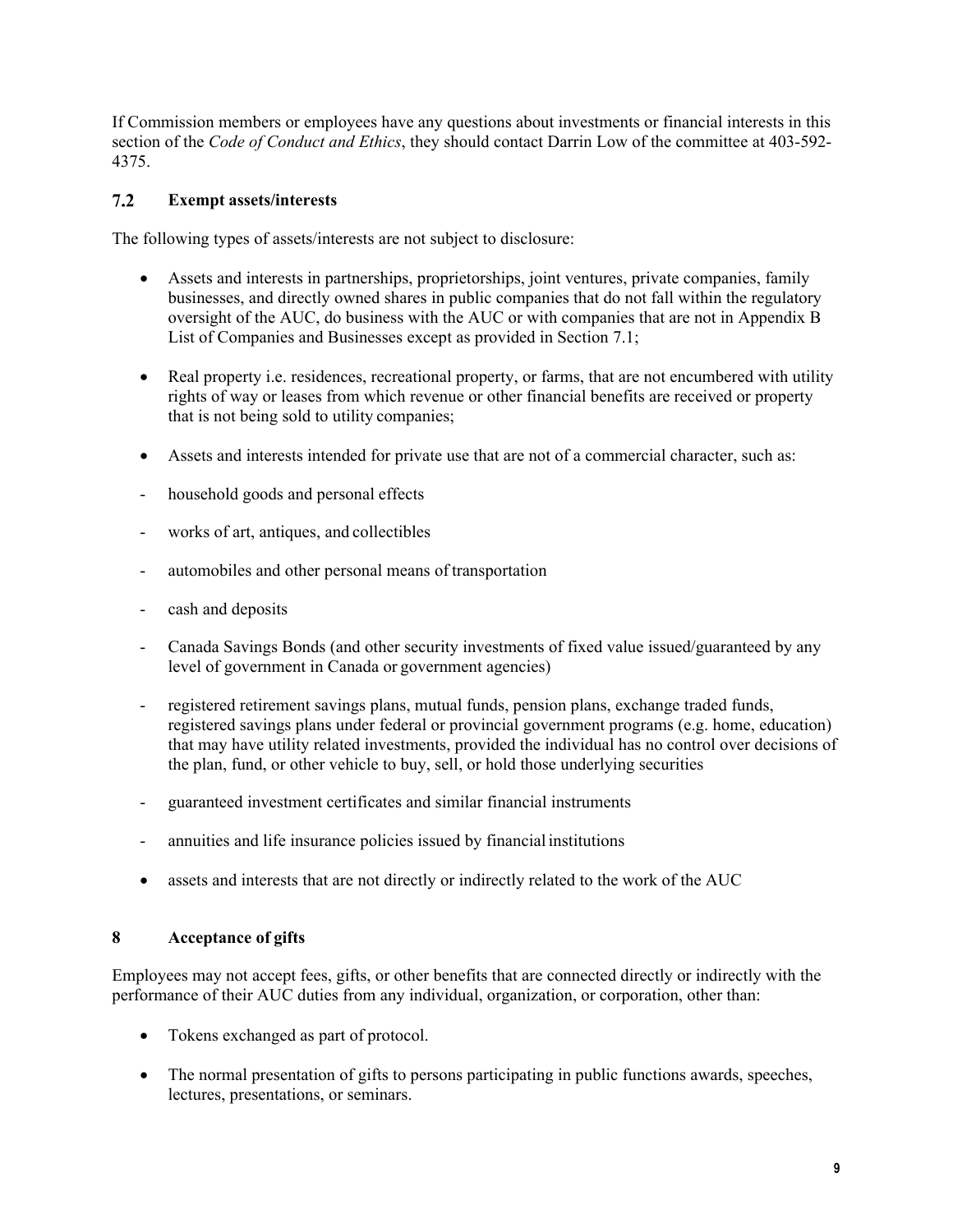• The normal exchange of hospitality between persons doing business together. The abovementioned gifts and hospitality must be of small monetary value and shall not exceed \$50.00 in any calendar year and must not include cash, cheques, gift cards or gift certificates.

Commission members shall not accept any fees, gifts or other benefits in any form that may fall under the meaning of the normal exchange of hospitality between persons doing business together.

With respect to employees, the following rules apply:

- Acceptance of free invitations to social, cultural or sporting events is not appropriate especially private events that include only the employees attending the event or only the employees and the donor attending the event. Your executive director or designate, though, has discretion in approving these invitations. Employees must request permission to attend. Approval should be rare.
- Acceptance of free invitations to events where a large cross-section of people have been invited, for example dinners or receptions at the annual CAMPUT conference or Calgary Stampede parties, are generally acceptable. Employees should seek approval from their executive director or designate if there is some doubt as to whether acceptance is appropriate.
- Executive directors may accept lunch invitations but must pay for their own lunch. The usual cautions still apply, for example, if there is a live application, invitations from the applicant or any hearing participant must be declined.
- Employees below the level of executive director may accept lunch invitations provided that they have the approval of the executive director or designate and pay for their own lunch. The usual cautions apply, for example, if there is a live application, invitations from the applicant or any hearing participant must be declined.
- The restrictions on accepting lunch invitations do not apply to employees in the non-regulatory areas of the Commission's business. For example, employees from corporate services may accept lunch invitations from potential or existing service providers, provided that service providers are not companies that we regulate and the lunch falls within the meaning of the normal exchange of hospitality between persons doing business together. However, in all circumstances cautious judgment must be applied so as not to bring the reputation of the AUC into disrepute.

Commission members and employees must not solicit gifts, hospitality, or other benefits from companies and businesses listed in Appendix B. Gifts, hospitality, or other benefits may be solicited from companies other than those included in Appendix B for the purpose of club/team events or charities providing that the principles of the *Code of Conduct and Ethics* are adhered to.

Section 23.922(2)(d) *Conflicts of Interest Act* 

### **9 Political activity**

Commission members and employees are not restricted from participation in political activity, except that:

• They must not participate directly in soliciting contributions.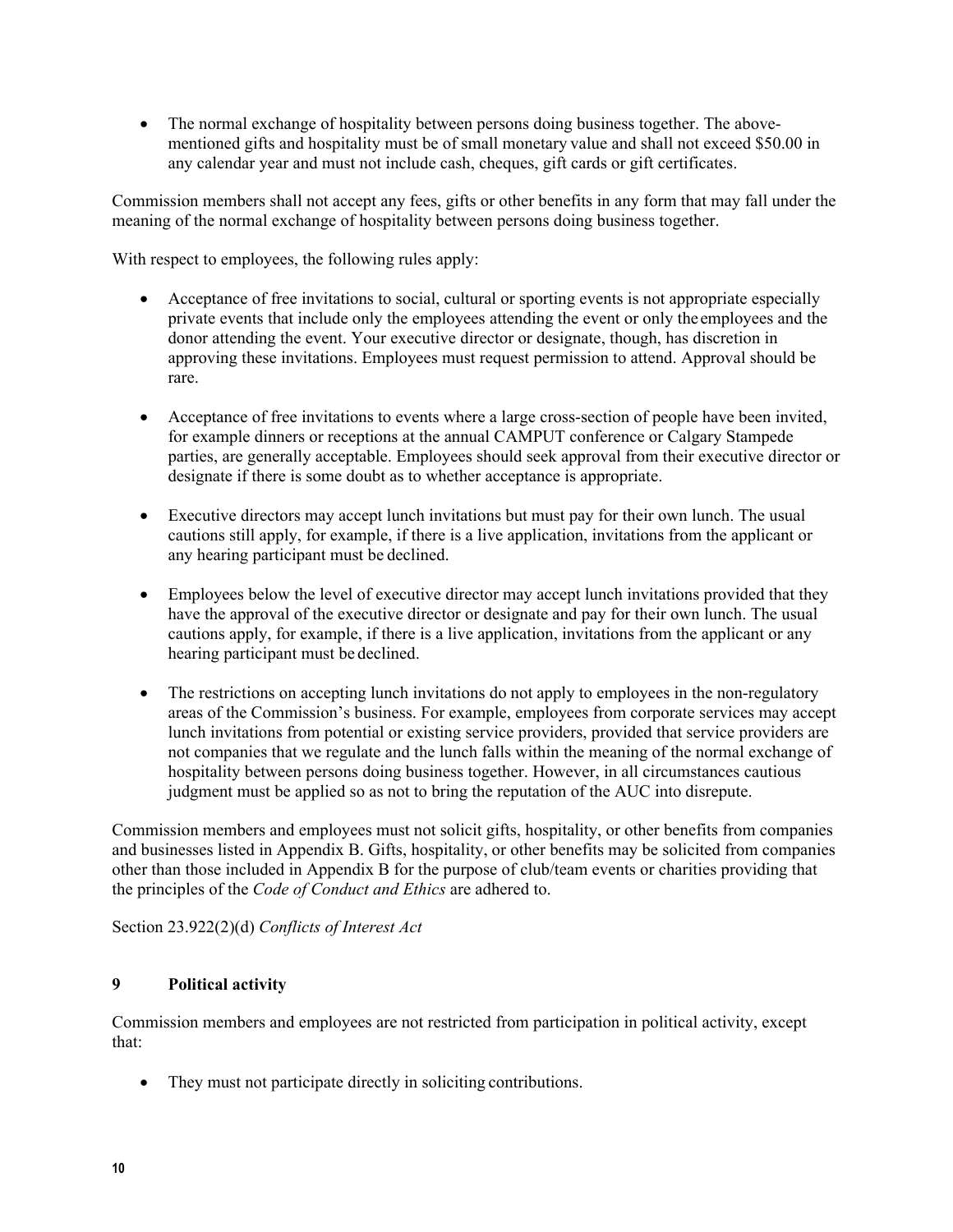- The section "Outside Employment and Volunteer Activities" of the *Code of Conduct and Ethics* applies.
- Commission members may not seek nomination as a candidate in a federal, provincial, or municipal council election, run in the election or hold office in a political party or constituency association.
- Employees who run as candidates in a federal, provincial, or municipal council election must take a leave of absence without pay commencing on the day after the writ for the election is issued or on the day that their candidacy is publicly announced, whichever is later. The restriction of soliciting contributions does not apply to such employees once the leave of absence starts.
- Employees who are elected to federal, provincial, or municipal council office must resign their employment effective the day of the federal or provincial election.
- Employees who seek election and are not elected are entitled to return to the same or similar employment effective the day after the election.
- Employees may run for office on a local school board and may be subject to employment conditions as determined by the committee i.e. compulsory leave of absence without pay during election and incumbency.

#### **10 Social media policy**

The AUC recognizes employees use social media to connect and interact with others. The digital media strategy relies on employees to comment on, share and like stories created and posted on its authorized social media accounts an encourages them to do so in accordance with our corporate values. To clarify acceptable social media activities, it is important to be clear that employees must avoid commenting or interpreting AUC proceedings and decisions beyond factual accounts of public information or in a manner that would detract from the confidence or trust in the AUC as a fair, impartial and independent regulator

Employees have the same rights of free speech as any citizen on social media, however employees must not disclose any information obtained through their work at the AUC that they are not specifically authorized to disclose and must abide by the other sections in this document. This freedom does not absolve employees from responsibility or consequence and you should always be mindful of how you conduct yourself in public. See the guidance and additional information in the *Social Media Policy* and the *IT Acceptable Use Policy*.

#### **11 Trade knowledge and intellectual property**

Commission members and employees must respect the proprietary knowledge and intellectual property rights of companies and businesses in the utility sector regulated by the AUC, interveners, customers, suppliers, and others.

#### **12 Adherence to AUC policies**

Commission members and employees are responsible to know and adhere to AUC policies. Leaders are responsible to know, communicate, and enforce AUC policies.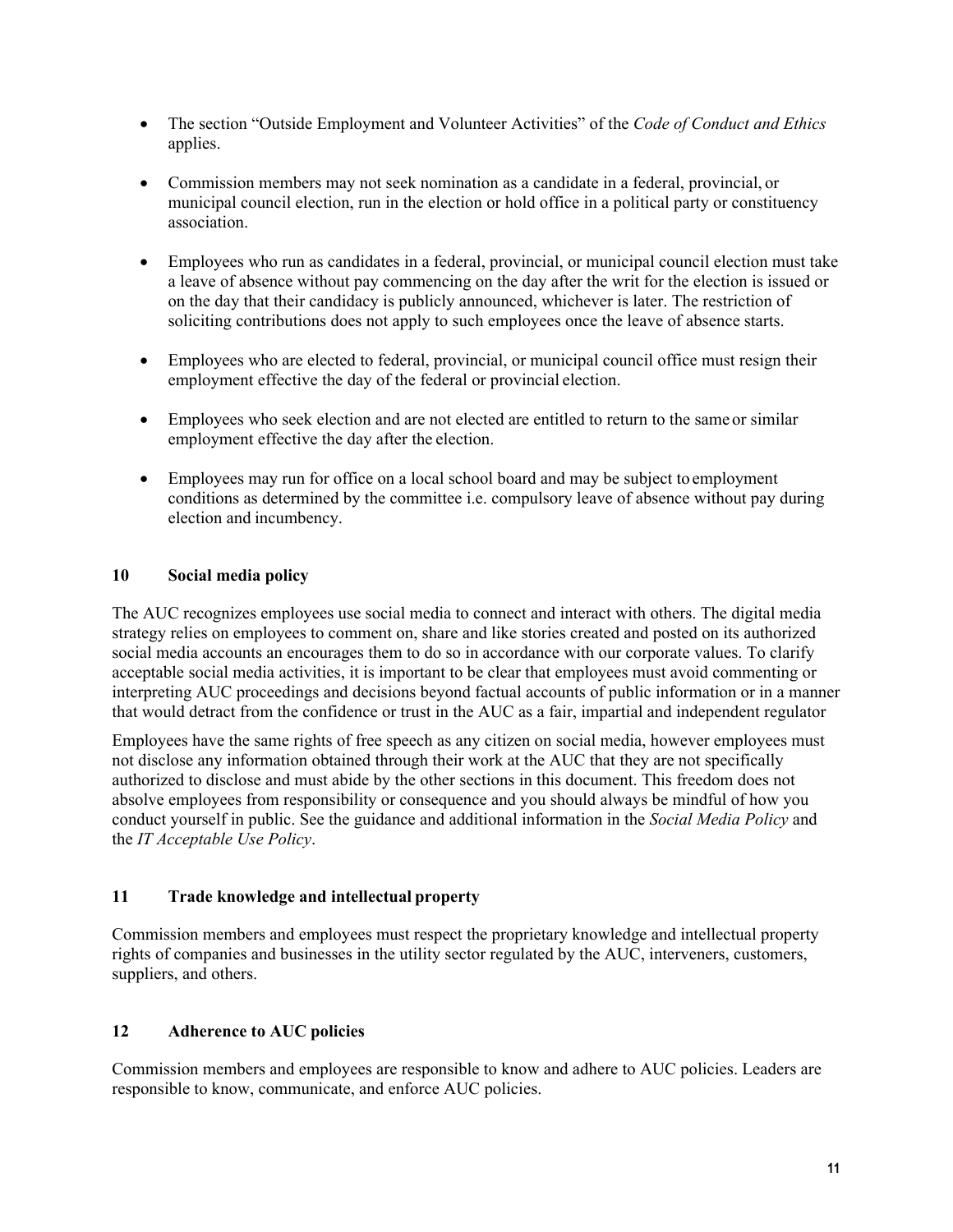#### **13 Post-employment restrictions**

Neither the chair nor the chief executive shall for a period of 12 months from the last day they held their respective positions:

- Lobby as defined in the *Lobbyists Act* and public office holder as defined in the *Lobbyists Act*.
- Act on a commercial basis or make representations on his or her own behalf or on behalf of any other person in connection with any ongoing matter in connection with which the former designated senior official, while a designated senior official, directly acted for or advised a department or public agency involved in the matter.
- For a period of 12 months from the last day the former designated senior official had a direct and significant official dealing with a department or public agency, make representations with respect to a contract with or benefit from that department or public agency.
- For a period of 12 months from the last day the former designated senior official had a direct and significant official dealing with a department or public agency, solicit or accept on his or her own behalf a contract or benefit from that department or public agency.
- For a period of 12 months from the last day the former designated senior official had a direct and significant official dealing with an individual, organization, board of directors or equivalent body of an organization, accept employment with that individual or organization or an appointment to the board of directors or equivalent body.

Section 23.937 Conflicts of Interest Act

This provision comes into effect for the chair immediately and for the current chief executive on April 4, 2020.

#### **14 Post-employment confidentiality**

At no time shall Commission members or employees use or give to others confidential information obtained while employed at the AUC nor take any records, electronic or paper, with them upon departure from the AUC, other than those approved by their executive director or by the chair, if a Commission member or chief executive. The Commission member or employee shall also sign a declaration to that effect, a copy of which is attached as Appendix C.

#### **15 Review process**

Commission members or employees may ask the Commission chair for a review of a Committee decision by notifying the Commission chair in writing of the request and the grounds for the review. The Commission chair, or his or her designate shall conduct the review.

#### **16 Consequences**

If Commission members or employees do not comply with the *Code of Conduct and Ethics,* they may be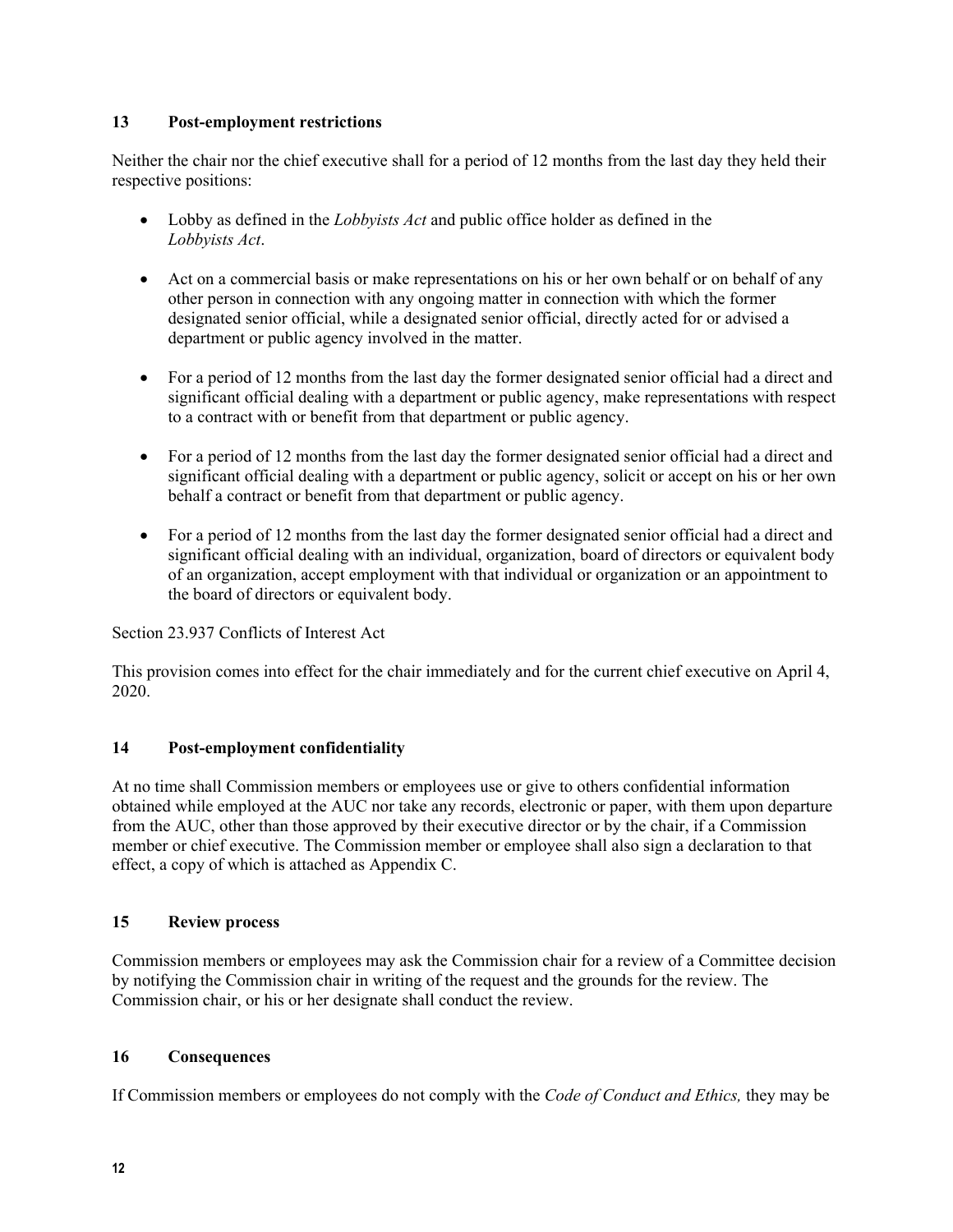subject to disciplinary action, up to and including dismissal for employees or for Commission members, a recommendation to the Minister of Energy to rescind their appointment to the AUC and terminate their employment contracts for cause.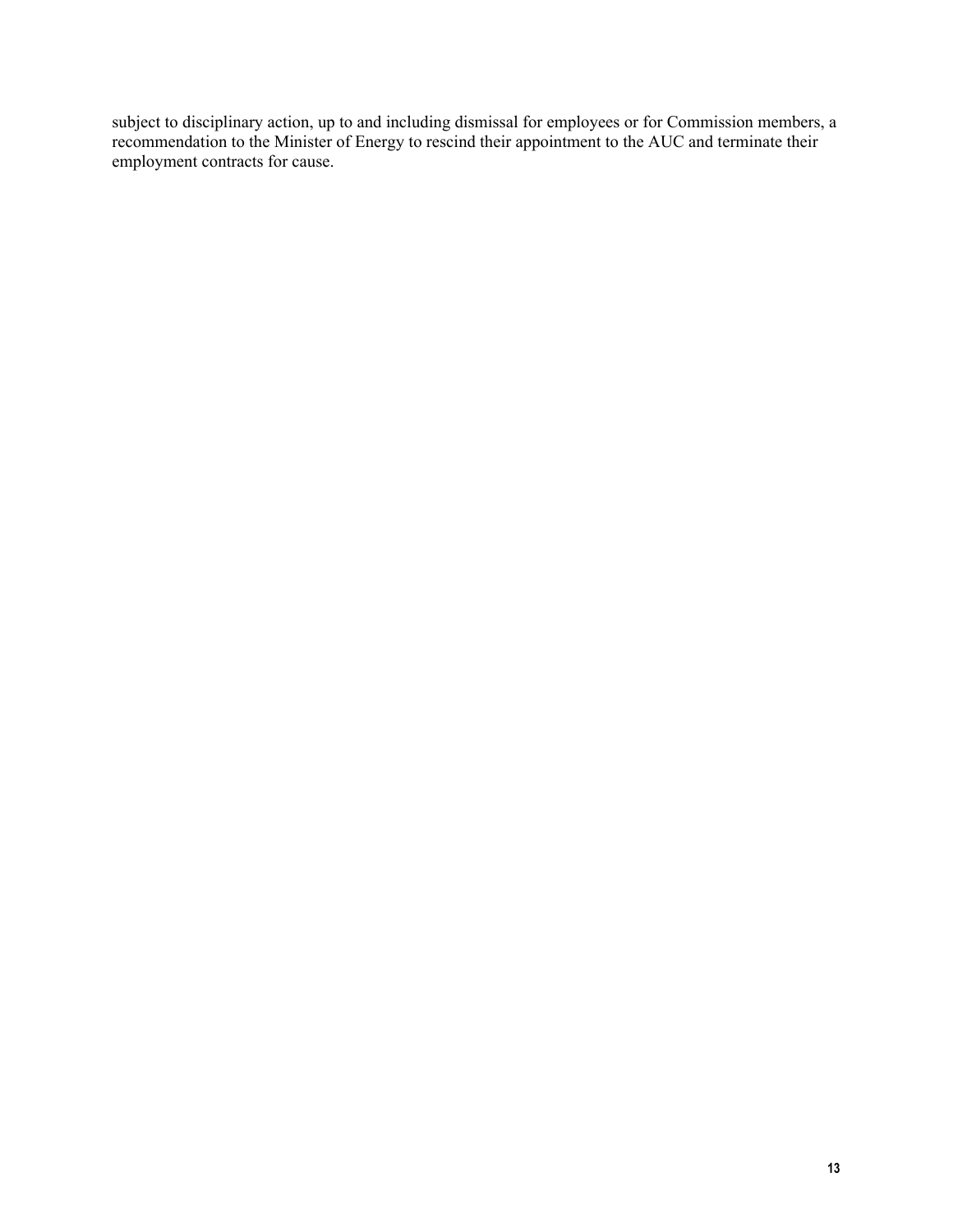**Part 2 Guide to Alberta Utilities Commission Code of Conduct and Ethics**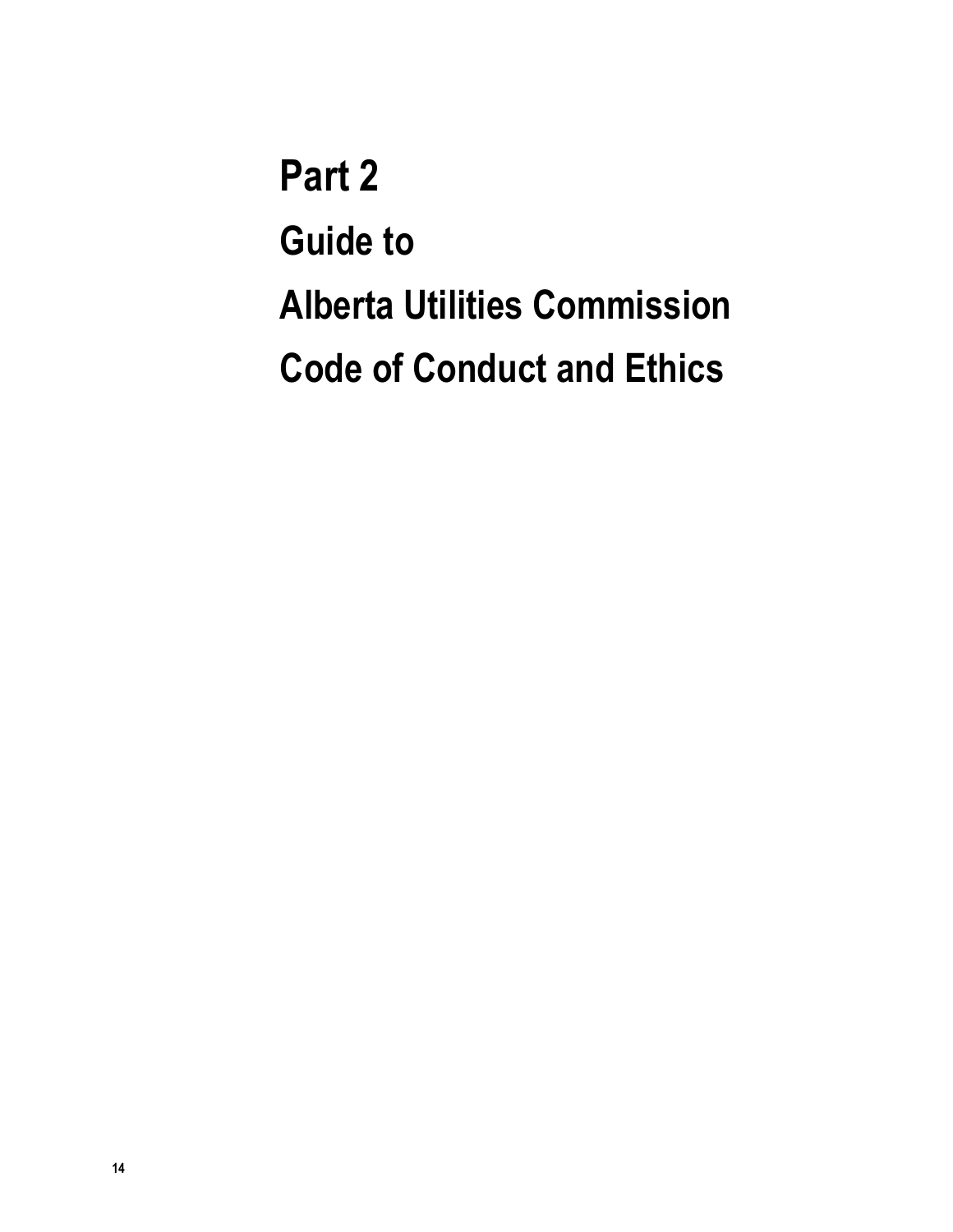### **About this guide**

This guide provides further interpretation of the Alberta Utilities Commission *Code of Conduct and Ethics*.

To use this guide effectively, AUC members and employees should read the actual code along with the explanations found in this guide. The section numbering in this guide matches the numbering in the *Code of Conduct and Ethics*.

#### **1 Introduction**

The code of conduct and ethics is based on the AUC values of objectivity and impartiality. These values must be foremost in your mind when you are assessing the ethical implications of your actions:

- You must not use your public role for private gain.
- You must treat members of the public, industry and all others objectively.
- You must be neutral and impartial in performing your duties.

You should feel free to discuss any matter you are unsure about, or any actions or situations that you think may breach the conflict policy with your direct leader, manager, the executive director of Human Resources, or the committee. This cannot be emphasized enough: **open and honest discussion can greatly decrease the possibility of a breach of the** *Code of Conduct and Ethics***.** 

You may be bound by a code of ethics under the *Professional Societies Act*. Both the AUC conflict policy and these professional codes of ethics should work harmoniously together. If you believe there is or could be a conflict between the Commission's code of conduct and ethics and your professional society's code of ethics or please discuss this with your executive director or manager, or the committee.

#### **When does a conflict of interest occur?**

A conflict of interest exists if:

- Your private or personal interests influence or appear to influence the impartial, objective performance of your AUC duties.
- Your private interests are in direct or perceived conflict with your official duties and responsibilities to the AUC.
- You gain or appear to gain an advantage for yourself or others by virtue of your position with the AUC.

#### **What is a perceived conflict of interest?**

A conflict of interest exists when your actions/situation may be reasonably perceived in such a way that questions or undermines your fairness or impartiality. AUC members and employees must avoid all real and perceived conflicts of interest.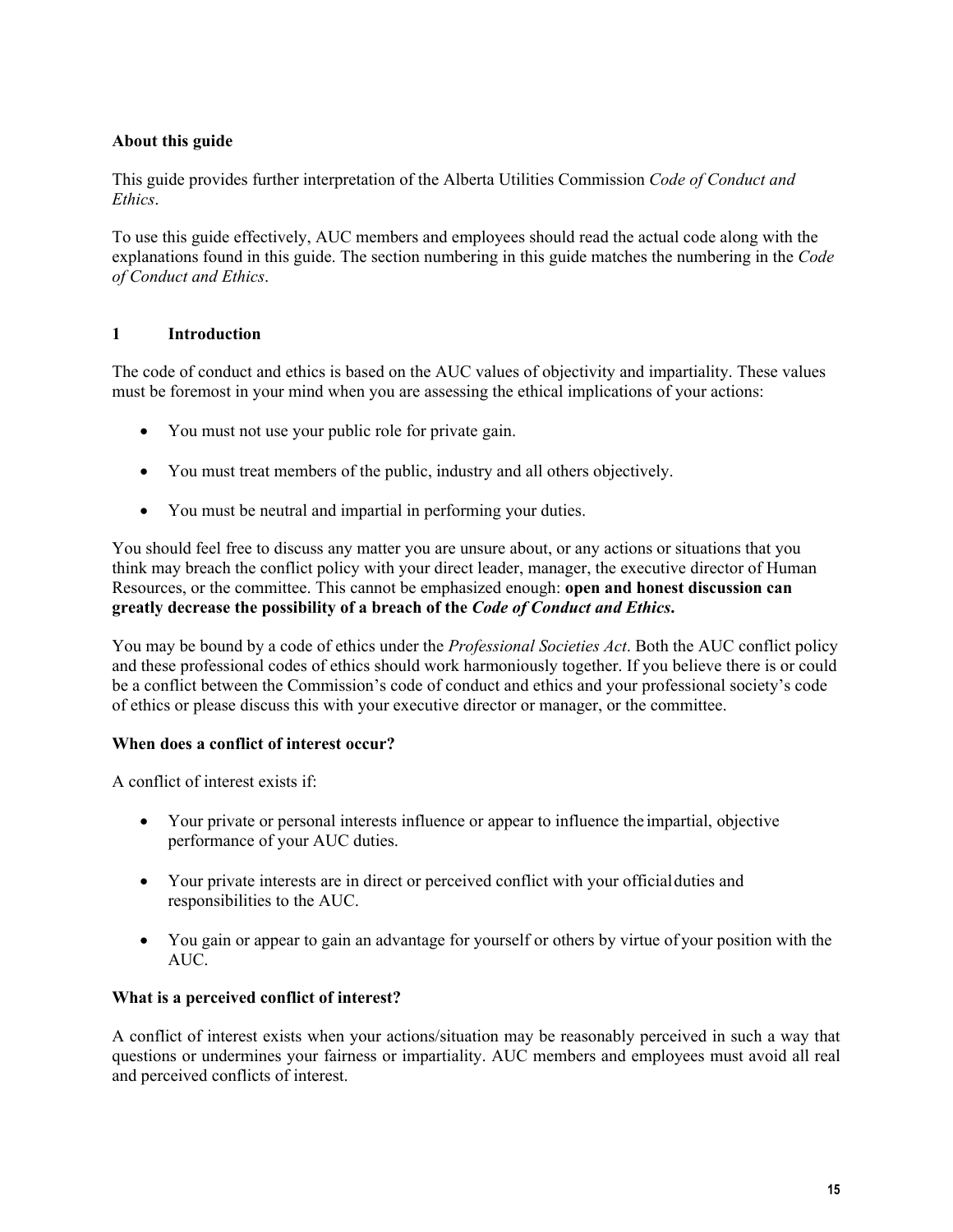#### **2 Definitions**

See Section 2 in the *Code of Conduct and Ethics.* 

### **3 Application**

See Section 3 in the *Code of Conduct and Ethics.* 

### **4 Administration of the Code of Conduct and Ethics**

See Section 4 in the *Code of Conduct and Ethics.* 

#### **5 Responsibilities**

You must observe the *Code of Conduct and Ethics* regarding impartiality, disclosure, and furthering private interests.

#### **5.1 Impartiality**

Impartiality means you should not give preferential treatment in any official matter to individuals or organizations in which you have a personal interest and/or relationship.

#### **Examples**

- For instance, your position involves approving applications, and you speed up the processing time for a relative's application as a favour. This would result in a conflict, as you would be giving preferential treatment to someone you know outside the organization.
- You approve a routine application for an organization in which a relative is employed (though not in a position of influence), following the standard process and established criteria. In this case, no conflict of interest exists because you did not give preferential treatment.

#### **5.2 Disclosure**

It does not matter whether the conflict of interest is real or perceived; you must take appropriate actions to resolve or remove the conflict. Whether this means taking steps yourself to solve the problem or bringing the situation to the attention of your direct leader, you are obliged to take action when you identify any potential conflict of interest situation.

#### **5.3 Furthering private interests**

A private interest is one that is unique to you, your spouse, or your minor child (any child under the age of majority) - as opposed to an interest that would apply to all AUC employees or members of the general public.

A private interest could be:

A volunteer or paid job you have with an outside organization.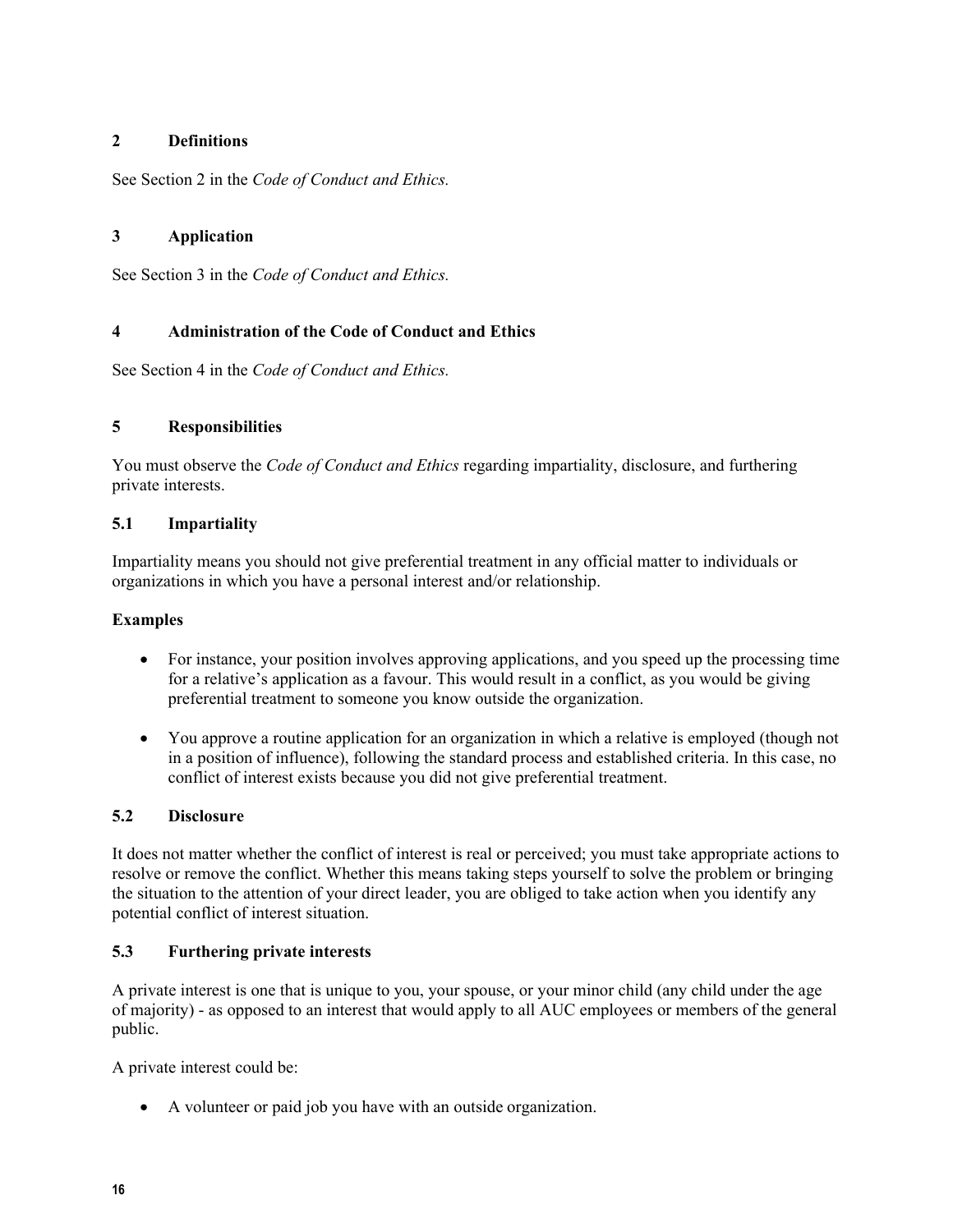- A spouse's or minor child's volunteer or paid employment.
- A financial investment you have made.Any other matter concerning your personal finances. A private interest does not include:
- A program that would apply to all Albertans.
- A matter that affects you as one of a broad public category.
- An interest that affects the compensation or benefits of an employee, if the matter is under review.
- A trivial interest of very minor significance.

#### **Examples**

- You recommend your spouse's consulting firm to do some research work for the AUC. If you are in a position of influence, you would be using your public role to attempt to influence an AUC decision (e.g., awarding a contract), which would further the private interest of your spouse by creating potential income.
- Your spouse works for Company X. A decision involving that company goes to hearing, and you are selected to work on the hearing. In this situation, you should disclose the occupation of your spouse to your leader and be careful not to give any confidential information to your spouse. If your spouse is in a position of influence within the company, you must remove yourself from the hearing decision so that the AUC not only is but also appears to be impartial.
- If you were a farmer as well as an AUC employee, you would still be eligible to participate in AUC decisions developed specifically for all farmers and to benefit from them.
- If your child owns a \$10 share in an organization affected by an AUC decision that is considered a trivial interest. However, if the decision were to have a significant impact on share price or the share amount were significant, your interest may no longer be considered trivial and could be a conflict of interest.

#### **Document confidentiality**

You may be in contact with or have access to some highly confidential material. It is your responsibility to maintain the confidentiality of these items.

#### **Examples**

 You would be in breach of the conflict policy if you released a hearing decision or details on it before the AUC's planned release to the public.

It would also be a conflict if you gave confidential information submitted to the AUC by one company to another company or former employee of the AUC. This is preferential treatment that contravenes the conflict policy.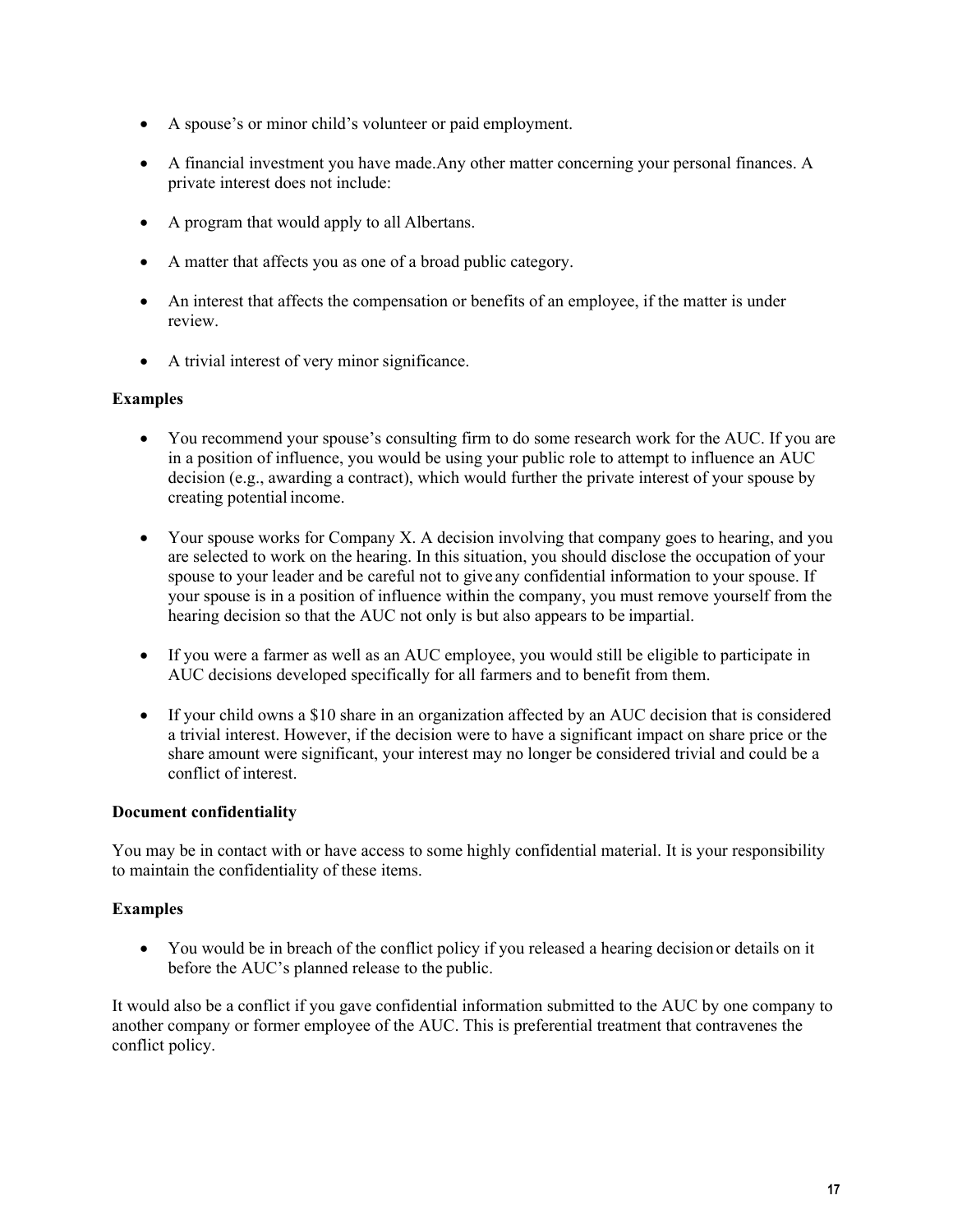#### **5.4 Reporting violations of the Code of Conduct and Ethics**

See Section 5.4 in the *Code of Conduct and Ethics.* 

#### **5.5 Investigating potential conflicts of interest**

See Section 5.5 in the *Code of Conduct and Ethics* 

#### **6 Concurrent employment and volunteer activities**

You may have an outside job or volunteer position as long as it does not cause an actual or perceived conflict of interest with the work of the AUC and does not interfere with your position at the AUC.

If you are interested in taking on an extra job or a volunteer position, you should bring it to the attention of the committee or your executive director or director before you accept any such position. They can help you determine whether that position will interfere with your regular position at the AUC.

#### **7 Investment and management of assets**

You must be and be seen to be impartial in performing your job duties. You must not have monetary interest of any kind in any business that is described in Section 8.1 of the conflict policy and is listed in Appendix B the List of Companies and Businesses attached to the conflict policy. The list contains the names of companies and businesses in which you are **prohibited** from investing or holding any financial interest. The list is not exhaustive, for example, the listed companies may have affiliate or subsidiary companies in which you may be prohibited from investing or holding any financial interests.

You may invest in companies and businesses that are not listed in Appendix B List of Companies and Businesses (and are not affiliates or subsidiary companies of those on the list). If it turns out that the company that you have invested in is subject to Commission regulation in a specific application or proceeding that you have been assigned to, you may still retain the investment but you must declare your financial interest to your manager or director and you will be reassigned from the application or proceeding. If you cannot be reassigned, you may have to divest the investment.

If you have any questions you should contact Darrin Low of the Ethics Committee, at 403- 592-4375.

#### **7.2 Prohibitions respecting assets/interests**

See Section 7.1 in the *Code of Conduct and Ethics.* 

#### **Examples**

- A conflict of interest would result if you bought or sold shares in a company listed on Appendix B or you advised others to do so. This would be a conflict because you may have or be perceived to have an unfair advantage over others because of your public role.
- A conflict would exist if your spouse directly owns shares as part of his or her employment compensation package in a company regulated by the AUC. However, this situation is acceptable provided that you disclose the interest to the committee and remove yourself from any role at the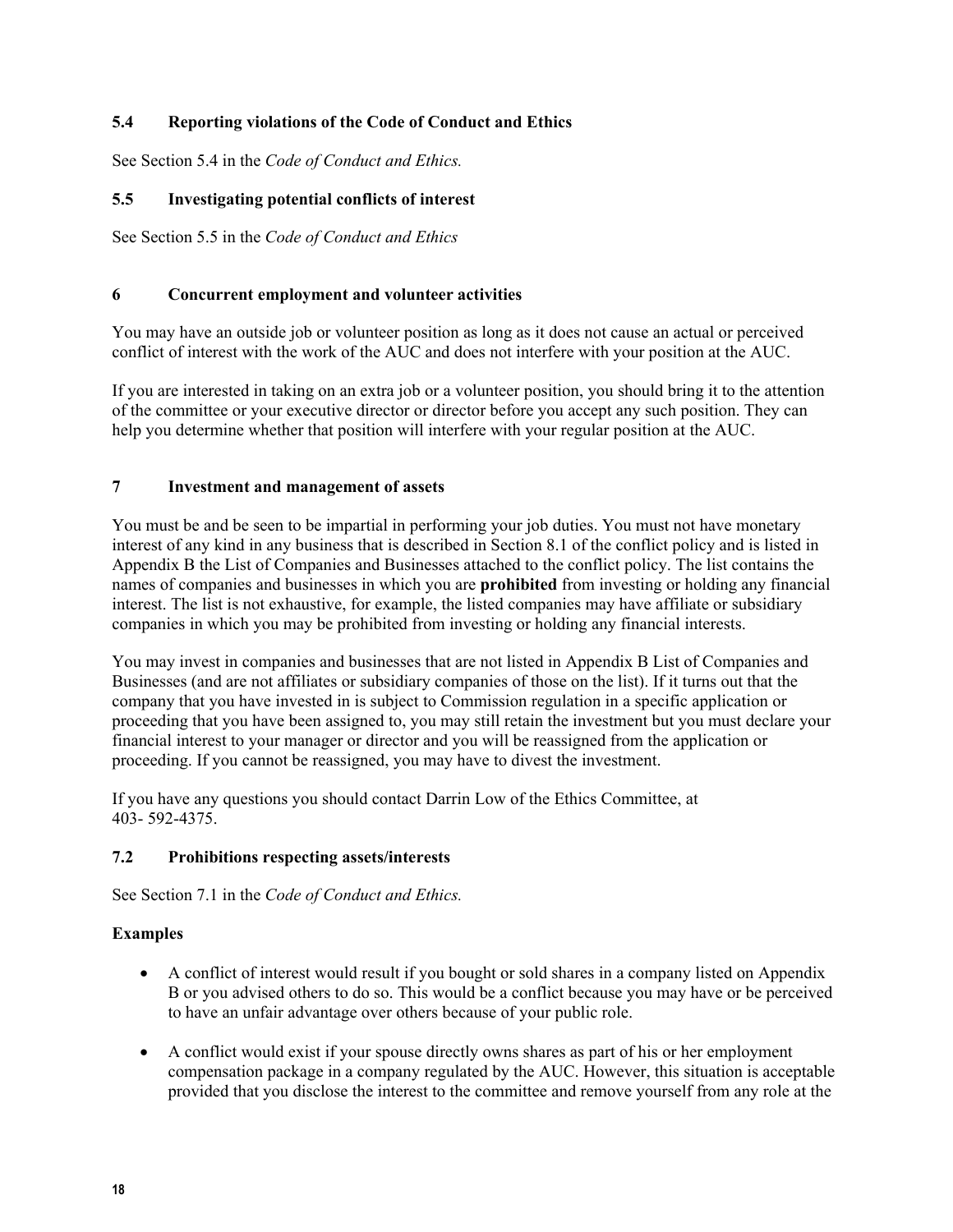AUC that has decision making authority or significant influence over the regulatory affairs of the company.

 If you have the ability or are seen by others to have the ability to influence the profitability of a business in which you have invested through performing your AUC job duties, this is considered a conflict of interest.

#### **7.1.1 Companies and businesses listed in Appendix B**

See Section 7.1.1 in the *Code of Conduct and Ethics*.

#### **7.1.2 Annual disclosure**

See Section 7.1.2 in *Code of Conduct and Ethics*.

#### **7.1.3 Coming into compliance**

See Section 7.1.3 in *Code of Conduct and Ethics*.

#### **7.1.4 Companies and businesses not listed in Appendix B**

See Section 7.1.4 in *Code of Conduct and Ethics*.

#### **7.1.5 Exempt assets/interests**

See Section 7.2 in the *Code of Conduct and Ethics.* 

#### **8 Acceptance of gifts**

The Commission's policy is expressed in some detail in Section 9 of the conflict policy. It will be repeated here.

You must not accept gifts from other organizations, individuals or corporations that fall under the regulatory oversight of the AUC or do business with the AUC i.e. suppliers, other than small, inexpensive mementos. The value of gifts should not exceed \$50 and must not include cash, cheques, gift cards or gift certificates. If you have doubts about the appropriateness of any gift, you must speak to your executive director or his or her delegate.

Acceptance of free invitations to social, cultural or sporting events is not appropriate especially private events that include only the employees attending the event or only the employees and the donor attending the event. The executive director or delegate, though, has discretion in approving these invitations. Employees must request permission to attend. Approval should be rare.

Acceptance of free invitations to events where a large cross-section of people have been invited, for example dinners or receptions at the annual CAMPUT conference or Stampede parties, are generally acceptable. Employees should seek approval from their executive director or delegate if there is some doubt as to whether acceptance is appropriate.

Executive directors may accept lunch invitations but must pay for their own lunch. The usual cautions still apply, for example, if there is a live application by the inviter's company under consideration, you must decline.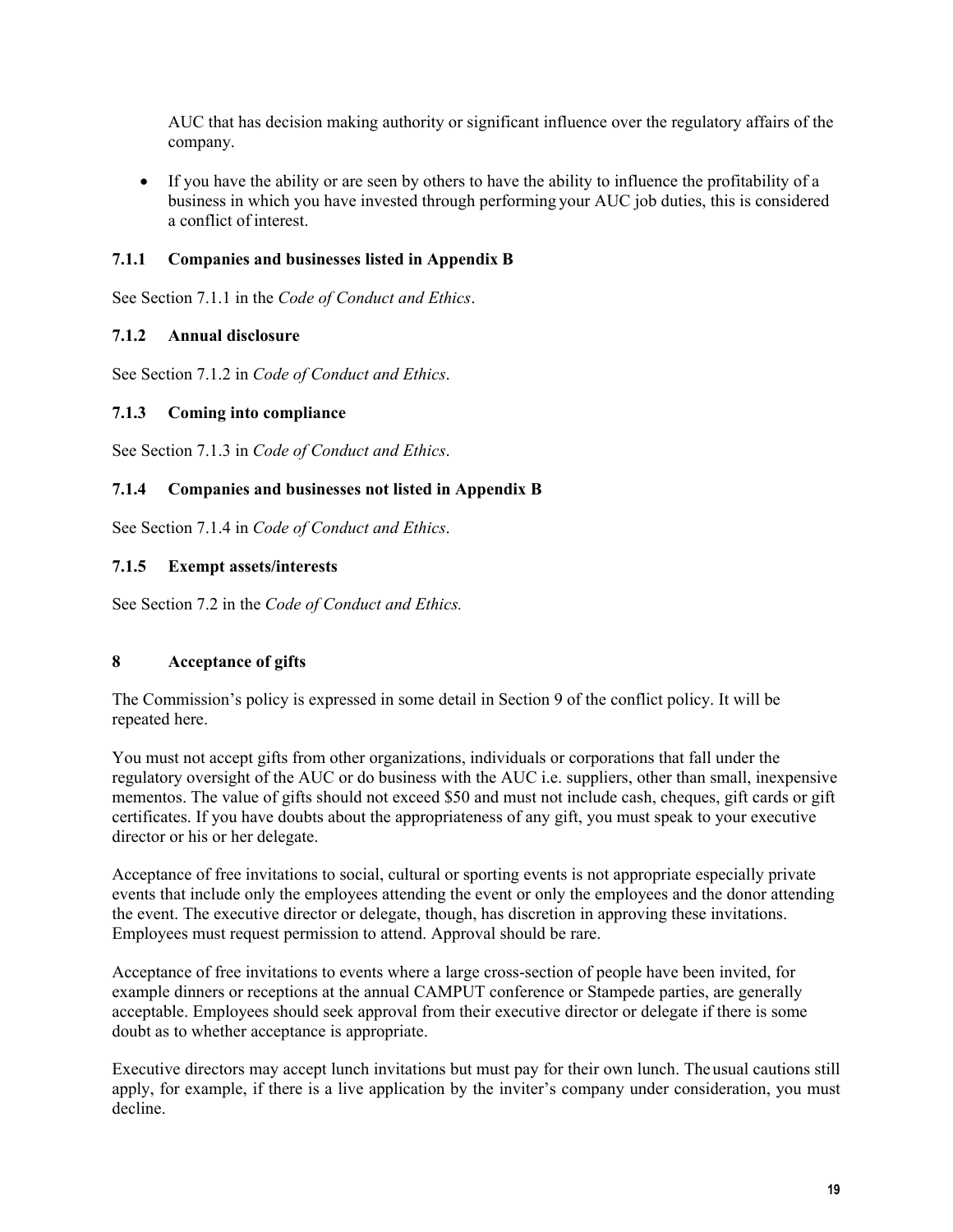Employees below the level of executive director may also accept lunch invitations provided that they have the approval of the executive director or delegate and employees pay for their own lunch. The usual cautions apply, for example, if there is a live application by the inviter's company under consideration, you must decline.

The restrictions on accepting lunch invitations does not apply to employees in the non-regulatory areas of the Commission's business. For example, employees from corporate services may accept lunch invitations from potential or existing service providers, provided that service providers are not companies that we regulate and the lunch falls within the meaning of the normal exchange of hospitality between persons doing business together.

You and AUC clubs and teams must not solicit gifts, hospitality, or other benefits from companies or their employees directly or indirectly regulated by the AUC. Gifts, hospitality, or other benefits may be solicited from companies that are not regulated by the AUC providing that the principles of the conflict policy are adhered to.

### **9 Political activity**

This section in the conflict policy summarizes the process that you must follow if running for a federal, provincial, or municipal council or a local school board. If you are running for local school board office or serving on the local board, the terms of your employment may be amended depending on the size of the school district, the nature of school board duties you are carrying out and the amount of time required to serve on the school board. Other political activity is acceptable, as long as it follows the guidelines set out in the Outside Employment and Volunteer Activity section.

You may be an active participant in politics but you may not participate directly in soliciting contributions. This restriction is intended to remove any element or suggestion of undue influence in soliciting campaign funds. The AUC makes decisions that affect the public and industry and a request for financial support could be misconstrued as implying that a contribution would mean better service at the AUC or a certain outcome.

#### **Examples**

- You would not be in violation of the conflict policy if you are the treasurer of a constituency association involved in developing funding strategies for a candidate and you do not directly solicit contributions. It is even acceptable for you to promote a candidate door to door, as long as you do not solicit funds at the same time.
- It is inappropriate for you to wear campaign buttons when you meet and serve the public as part of your job at the AUC. Your political activity must not interfere with your work requirements at the AUC.

#### **10 Social media policy**

See Section 10 in the *Code of Conduct and Ethics.*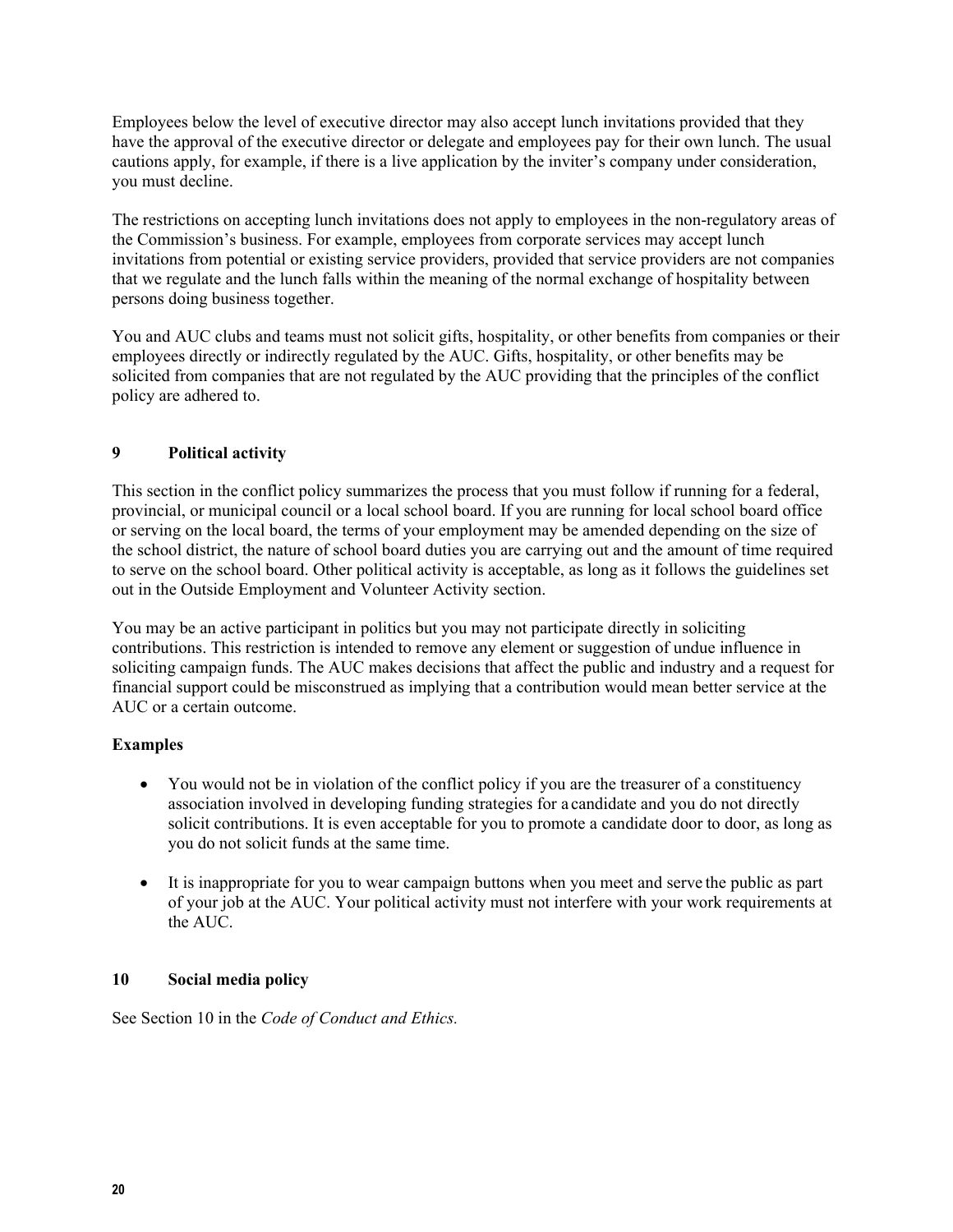### **11 Trade knowledge and intellectual property**

See Section 11 in the *Code of Conduct and Ethics.* 

#### **12 Adherence to AUC policies**

See Section 12 in the *Code of Conduct and Ethics.* 

#### **13 Post-employment restrictions**

If you stop working for the AUC, you are still responsible for adhering to the following restrictions:

 You may not provide data or information gained through your employment at the AUC to clients or your new company when that information is not public knowledge (e.g. information about a decision that is not yet public).

#### **14 Post-employment confidentiality**

See Section 14 in the *Code of Conduct and Ethics.* 

#### **15 Review process**

See Section 15 in the *Code of Conduct and Ethics.* 

#### **16 Consequences**

You must certify that they have read and understand the conflict policy, using the Employee Certification and Financial Disclosure Summary Form.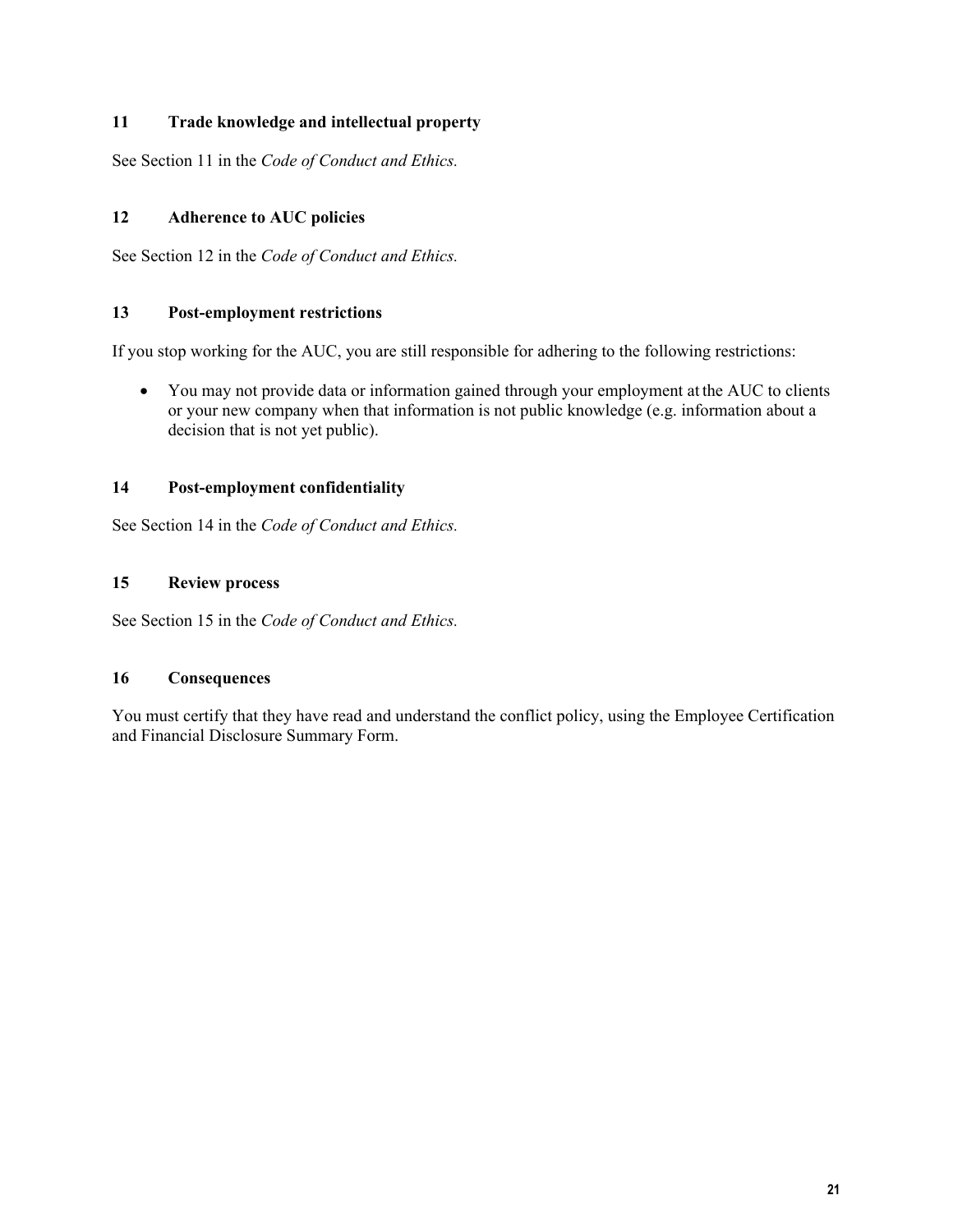## **Appendix A**

**Employee Certification and Financial Disclosure Summary Form**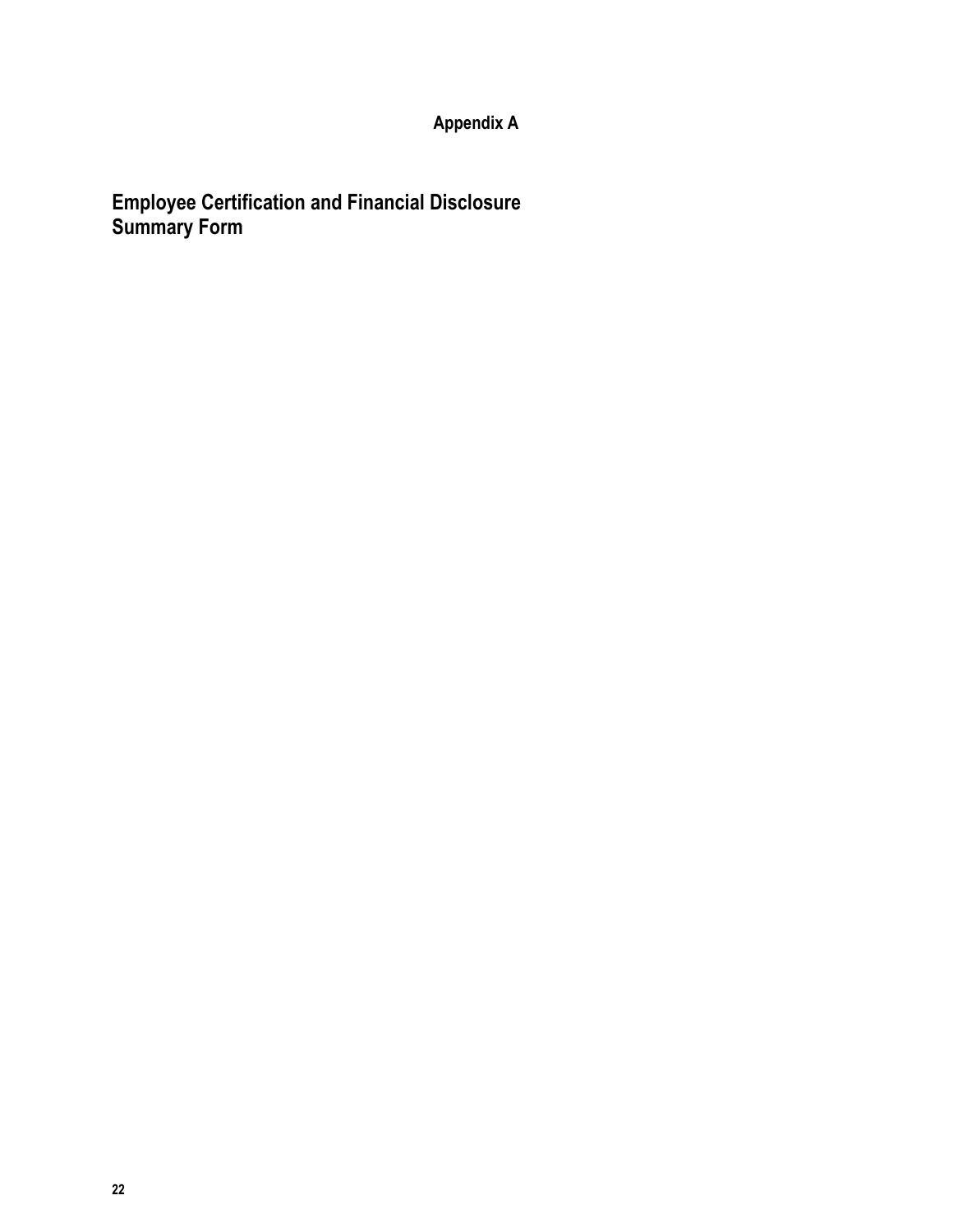**Code of Conduct and Ethics Employee Certification and Financial Disclosure Summary Form**



| This document will be retained with your employee file. |                                                                                                                        |  |  |  |  |  |
|---------------------------------------------------------|------------------------------------------------------------------------------------------------------------------------|--|--|--|--|--|
| Section 1 – Individual Information                      |                                                                                                                        |  |  |  |  |  |
| Name                                                    | <u> 1989 - Johann Stoff, amerikansk politiker (d. 1989)</u>                                                            |  |  |  |  |  |
| Division                                                |                                                                                                                        |  |  |  |  |  |
| Job title                                               | <u> 1989 - Johann Stein, mars and de Britain Bourgest and Stein Bourgest and Stein Bourgest and Stein Bourgest and</u> |  |  |  |  |  |
|                                                         |                                                                                                                        |  |  |  |  |  |

#### **Section 2 – Disclosure of prohibited financial interest**

Please read the attached Section 7.1 of the *Code of Conduct and Ethics* and review the attached List of companies and businesses which identifies companies that the AUC regulates and in which you are restricted from having financial interests.

*Check one of the two boxes below:* 

2A.  $\Box$  I, my spouse, and/or my minor children, as defined in Section 2 of the *Code of Conduct and Ethics*, **do not** directly or indirectly own or have any prohibited assets or financial interests in companies, businesses or other entities described in Section 7.1 of the *AUC Code of Conduct and Ethics.*

2B. I, my spouse, and/or my minor children as defined in Section 2 of the *AUC Code of Conduct and Ethics*, **do** directly or indirectly own or have prohibited assets or financial interests in companies, businesses or other entities described in Section 7.1 of the *AUC Code of Conduct and Ethics.*

#### **Section 3 – Disclosure of prohibited financial interests**

*The following are the prohibited financial assets that I have declared in Section 2B above (use additional pages if necessary):*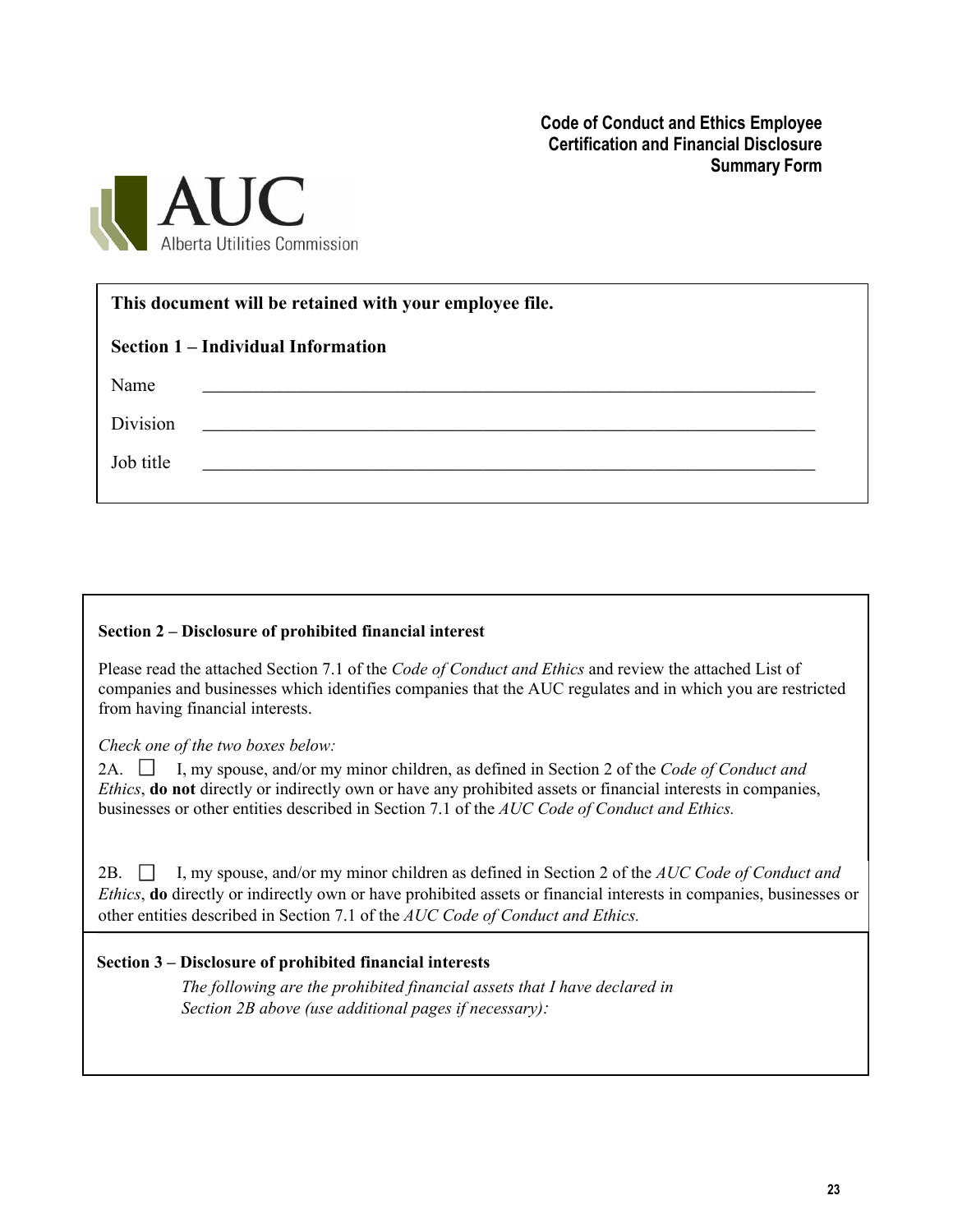#### **Section 3.1 - Securities and other interests in public corporations:**

List all securities or other interests (i.e. shares, bonds, debentures, options, derivative securities and other financial instruments), held by you, your spouse, and/or minor children in companies, limited partnerships, trusts and other business entities that are publicly traded and which are described in Section 7.1 of the AUC Code of Conduct and Ethics**.**

 $\mathcal{L}_\text{max} = \frac{1}{2} \sum_{i=1}^n \mathcal{L}_\text{max}(\mathbf{x}_i - \mathbf{y}_i)$ 

 $\mathcal{L}_\text{max}$  and  $\mathcal{L}_\text{max}$  and  $\mathcal{L}_\text{max}$  and  $\mathcal{L}_\text{max}$  and  $\mathcal{L}_\text{max}$  and  $\mathcal{L}_\text{max}$ 

 $\mathcal{L}_\text{max} = \frac{1}{2} \sum_{i=1}^n \mathcal{L}_\text{max}(\mathbf{x}_i - \mathbf{y}_i)$ 

 $\mathcal{L}_\text{max} = \frac{1}{2} \sum_{i=1}^n \mathcal{L}_\text{max}(\mathbf{x}_i - \mathbf{y}_i)$ 

Name of public corporation or business entity

Description of the financial interest (i.e. shares, bonds, etc.)

Owner of financial interest (you, spouse or minor child)

Is it part of a spousal compensation package?

#### **Section 3.2 - Private business interests:**

List all financial interests in private (not publicly traded) companies, partnerships, proprietorships, trusts or other business entities, held by you, your spouse, and/or minor children that do business with the AUC or with companies that are described in Section 7.1 of the AUC *Code of Conduct and Ethics*. This includes financial interests in private businesses owned by others or businesses owned or controlled by you, your spouse and/or minor children.

Name of company or business entity

Description of business

l

l

l

l

Description of financial interest (i.e. shares, bonds, loans)

Owner of financial interest (you, spouse or minor child)

If it is owned by spouse, is it part of a compensation package?

Is this business owned or controlled by you, your spouse and/or minor children?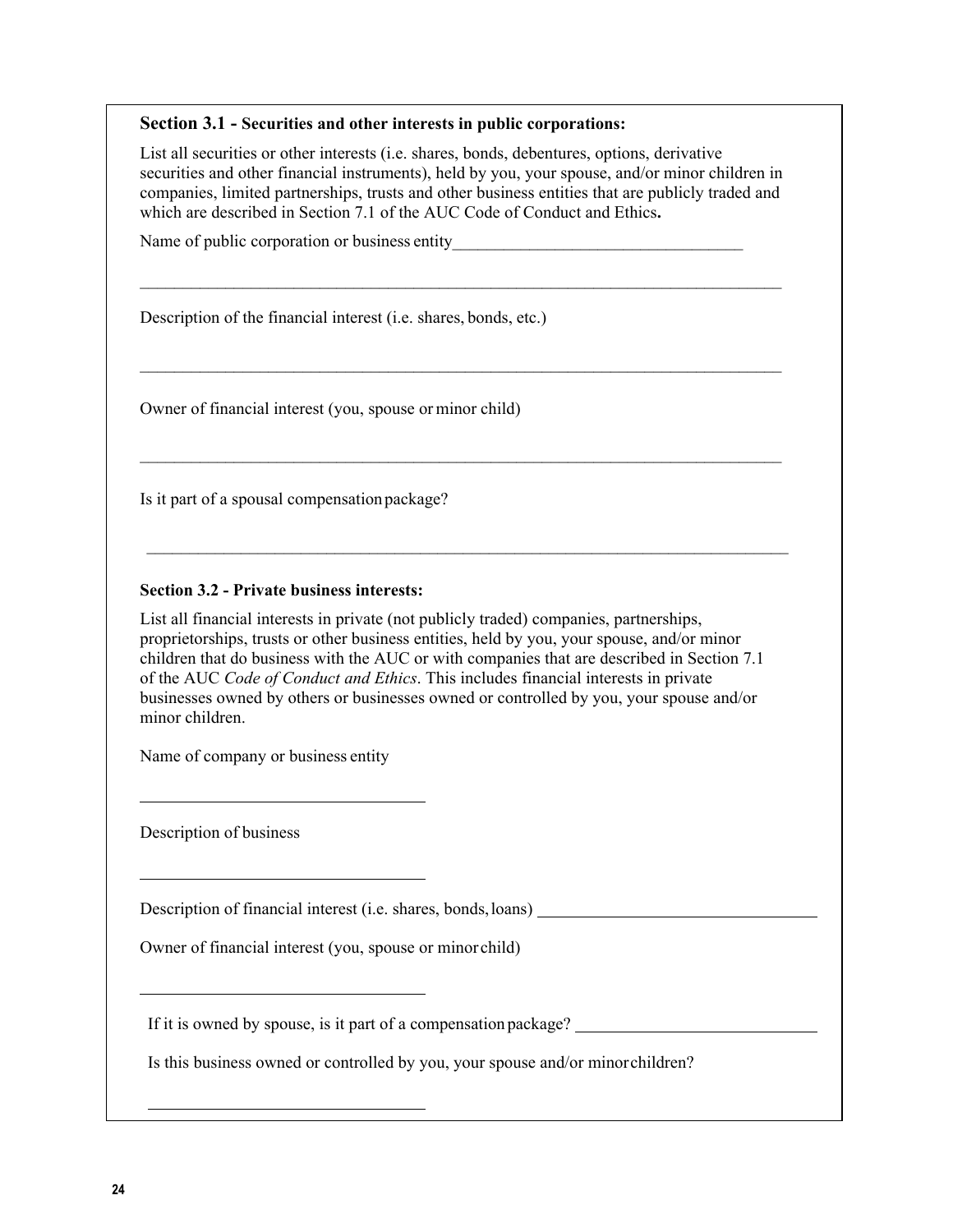#### **Section 3.3 - Real property interests:**

List all interests in land held by you, your spouse, and/or minor children which have leases, right of ways or other interests that generate revenue or other financial benefit to you from companies or other business entities described in Section 7.1 of the AUC *Code of Conduct and Ethics*. Also list any lands that you intend to sell to such companies or businesses.

Address or legal description of property here are all the states of property and the states of  $\mu$ 

Description of interest ( i.e. lease, right of way, licence)

Owner of Interest (you, spouse or minor child)

Name of company or business making lease, right of way or licence payments

#### **Section 3.4 – Other interests**

List any other significant liabilities, financial interests, and sources of income that may be a real or perceived conflict with the mission of the AUC.

\_\_\_\_\_\_\_\_\_\_\_\_\_\_\_\_\_\_\_\_\_\_\_\_\_\_\_\_\_\_\_\_\_\_\_\_\_\_\_\_\_\_\_\_\_\_\_\_\_\_\_\_\_\_\_\_\_\_\_\_\_\_\_\_\_\_\_\_\_\_\_\_\_\_\_\_\_\_\_\_\_\_\_\_\_\_\_\_

\_\_\_\_\_\_\_\_\_\_\_\_\_\_\_\_\_\_\_\_\_\_\_\_\_\_\_\_\_\_\_\_\_\_\_\_\_\_\_\_\_\_\_\_\_\_\_\_\_\_\_\_\_\_\_\_\_\_\_\_\_\_\_\_\_\_\_\_\_\_\_\_\_\_\_\_\_\_\_\_\_\_\_\_\_\_\_\_

Description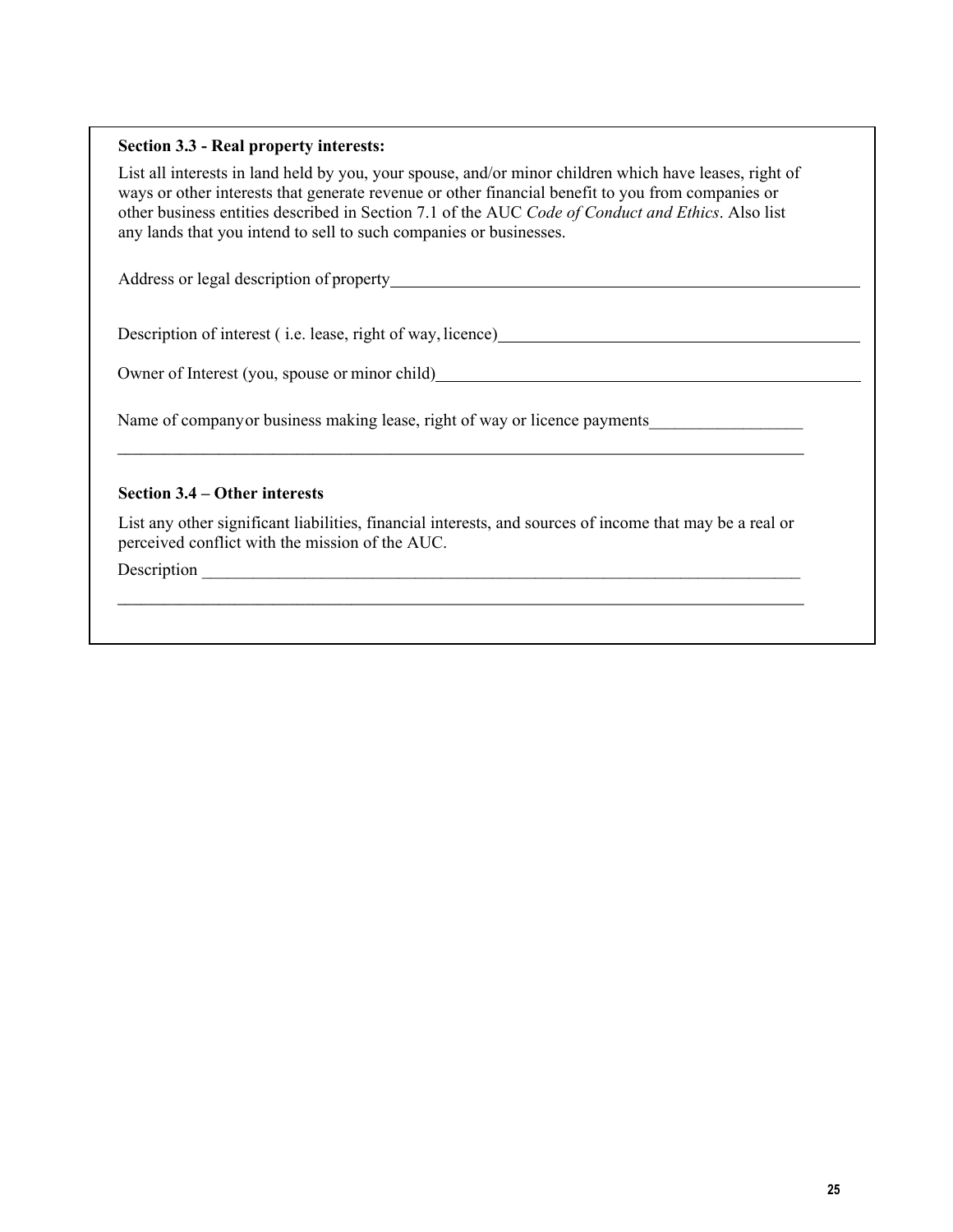#### **Section 4 – Acknowledgement of confidentiality obligations**

I hereby acknowledge that I understand my obligations as set out in this AUC *Code of Conduct and Ethics* and the guide to this policy to maintain, in confidence, any non-public information obtained while employed at the AUC, including any confidential or proprietary knowledge and intellectual property rights of companies and businesses in the utility sector regulated by the AUC, interveners, customers, suppliers and others.

#### **Section 5 - Certification**

I hereby certify that I have read and understand the AUC *Code of Conduct and Ethics* and recognize that compliance with its terms and requirements is a condition of my employment with the AUC. I also certify that the information I have provided on this form as I know it, is accurate and true.

| Employee signature_       | Date |  |
|---------------------------|------|--|
|                           |      |  |
| Human resources signature | Date |  |

This information is being collected to ensure compliance with the Alberta Utilities Commission's *Code of Conduct and Ethics*. It is protected by the privacy provisions of the *Freedom of Information and Protection of Privacy Act*. If you have any questions regarding this collection, please contact the director, Human Resources, telephone: 403- 592-4375.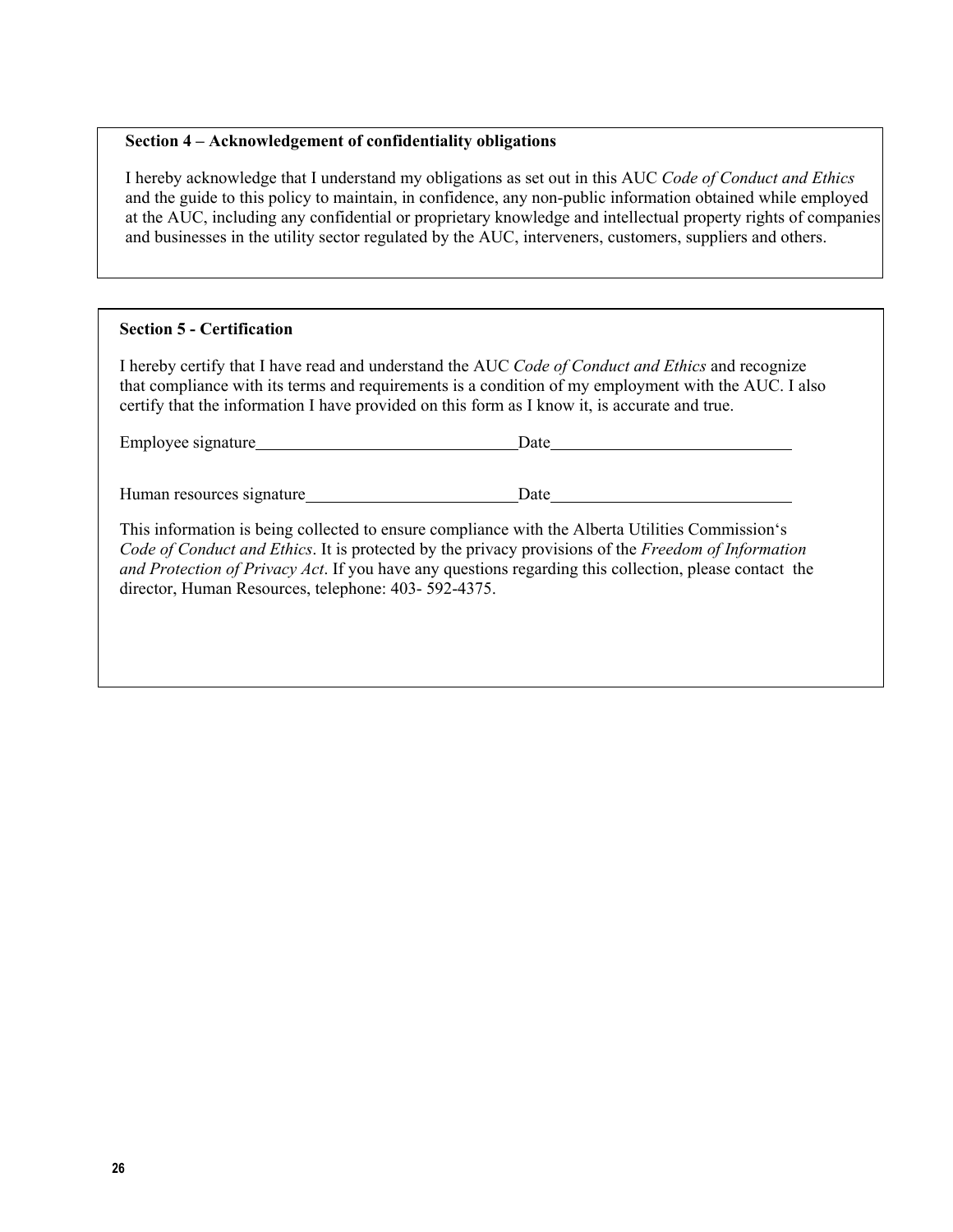#### **Appendix B**

#### **List of companies and businesses**

1656877 Alberta Ltd. 1759511 Alberta Ltd. 1792191 Alberta Corp. 2228708 Alberta Ltd. 722924 Alberta Ltd. Alberta PowerLine General Partner Ltd. AltaLink Investment Management Ltd. AltaLink Management Ltd. Apex Utilities Inc. ATCO Electric Ltd. ATCO Gas and Pipelines Ltd. ATCO Ltd. ATCO Power (2010) Ltd. Berkshire Hathaway Inc. Calalta Waterworks Ltd. Canadian Utilities Limited Capital Power Corporation Capital Power GP Holdings Inc. Capital Power L.P. Castle Mountain Resort Inc. Chinook Springs Country Inn Inc. Corix Utilities (Foothills Water) Inc. Corix Utilities Inc. Coyote Creek Golf & RV Resort Inc. CU Inc. Direct Energy Marketing Limited ENMAX Corporation ENMAX Power Corporation EPCOR Distribution Inc. EPCOR Energy Alberta Inc. EPCOR Transmission Inc. EPCOR Utilities Holdings Inc.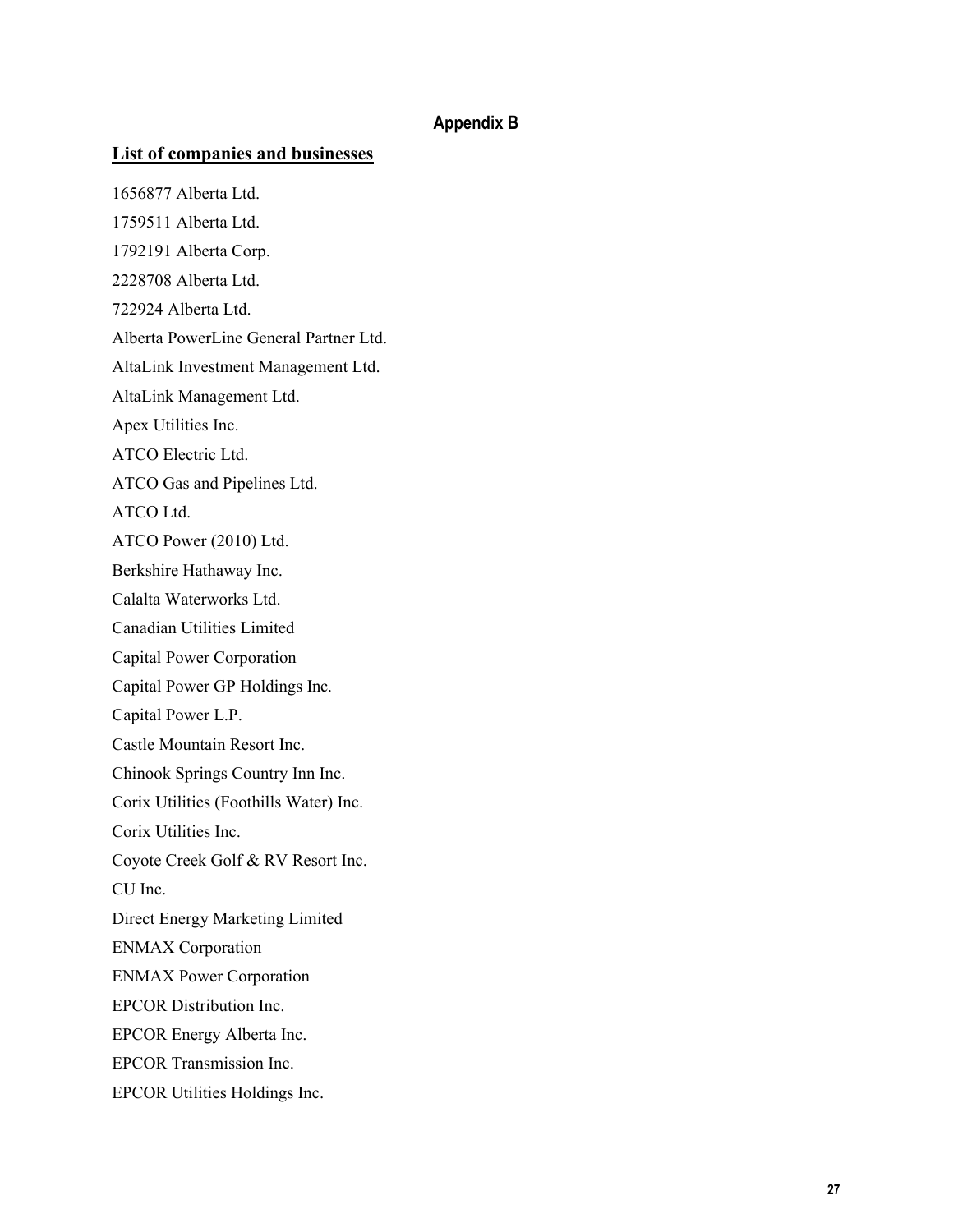FortisAlberta Holdings Inc. FortisAlberta Inc. Fortis Inc. Genesee Lake Holding Corp. Heartland Generation Ltd. Hut 8 Mining Corp. Inshore Developments Ltd. Langdon Waterworks Limited Lundbreck Developments Ltd. Maxim Power Corp NRG Energy Inc. Pine Lane Trailer Prairie Royale Water System Park Ltd. RC Baksa Stores Ltd. TC Energy Corporation (formerly known as TransCanada Energy Corp.) Thornmark Utilities Corporation TransAlta Corporation TransAlta Renewables Inc. TransCanada Corporation TriSummit Utility Group Inc. TriSummit Utility Holdings Inc. TriSummit Utilities Inc. Sarcee Developments Ltd. Westridge Utilities Inc. Whispering Pines Golf and Country Club